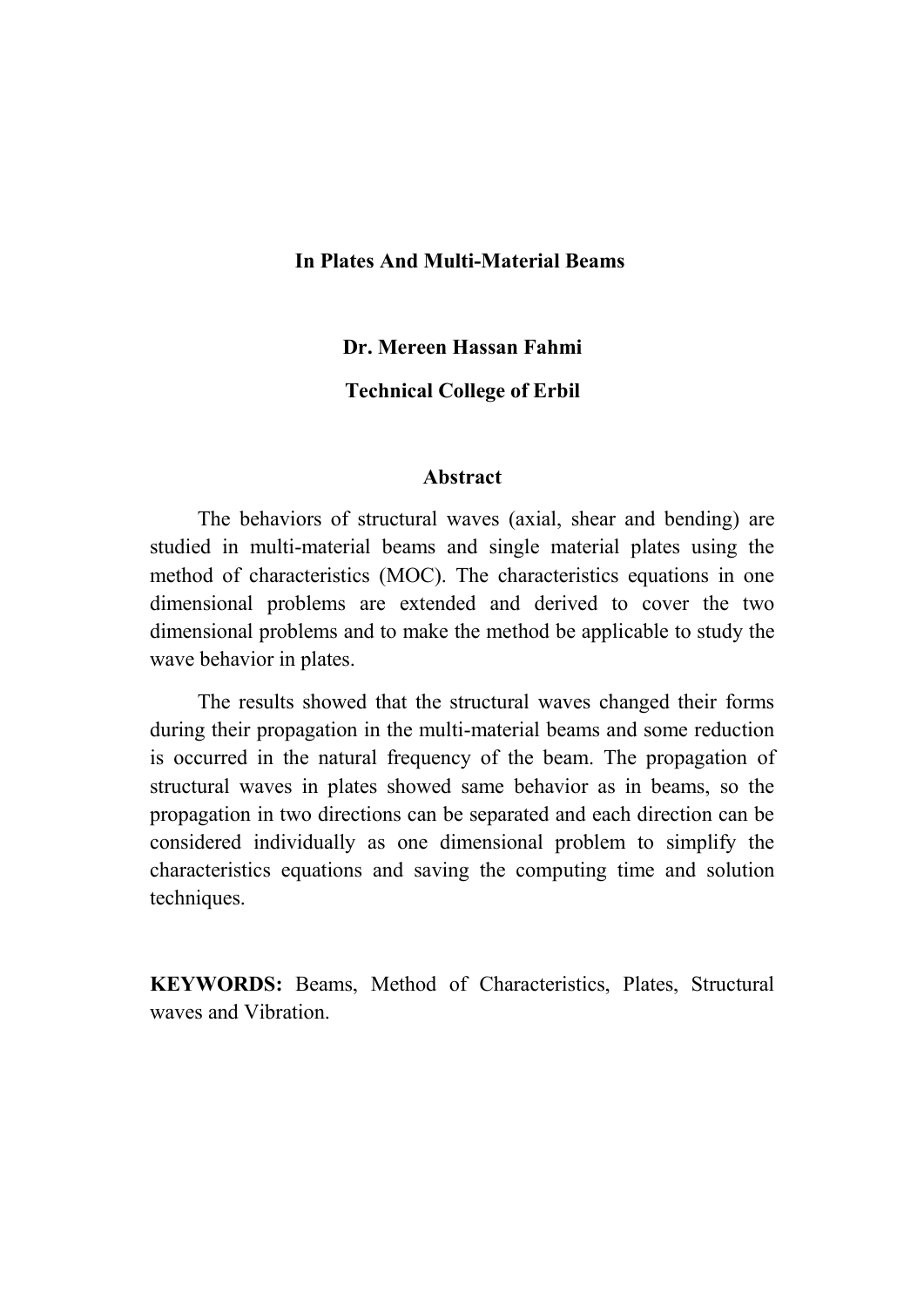# **طریقة الخواص (MOC (في البلاطات والعتبات المتعددة المواد**

**د. میرین حسن فھمي الكلیة التقنیة – أربیل**

#### **الخلاصة**

تمت دراسة خواص الامواج الانشائية المحورية، القص والانثناء ( axial, shear and bending (في االبلاطات المكونة من مادة واحدة والعتبات المكونة من أكثر من مادة واحدة بأستخدام طریقة الخواص (Characteristics of Method(، حیث تم أشتقاق وتطویر معادلات الخواص للمسائل ذات البعد الواحد (Beams (وكذلك تطبیق ھذه الطریقة على المسائل ذات البعدین (Plates(.

وأظھرت النتائج بأن الامواج الانشائیة (المحوریة، القص والانثناء) تغیر من أشكالھا خلال تقدمھا في العتبات المكونة من أكثر من مادة واحدة و یحصل بعض النقص في قیمة التردد الطبیعي للعتبة وأظھرت أیضا أن تقدم الامواج في البلاطات مشابھ للعتبات في كل أتجاه وبذلك یمكن معاملة المسائل ذات البعدین كأتجاھین منفصلین كما في العتبات لتبسیط معادلات الخواص في البلاطات وأختصار زمن الحساب وتسھیل عملیة التحلیل.

**Notations:**

A = cross section area of the beam. **Received 3 August 2005 Accepted 26 April 2006**

- $C$  = speed of the axial wave.
- $Cs$  = speed of the shear wave.
- $E =$  modulus of elasticity.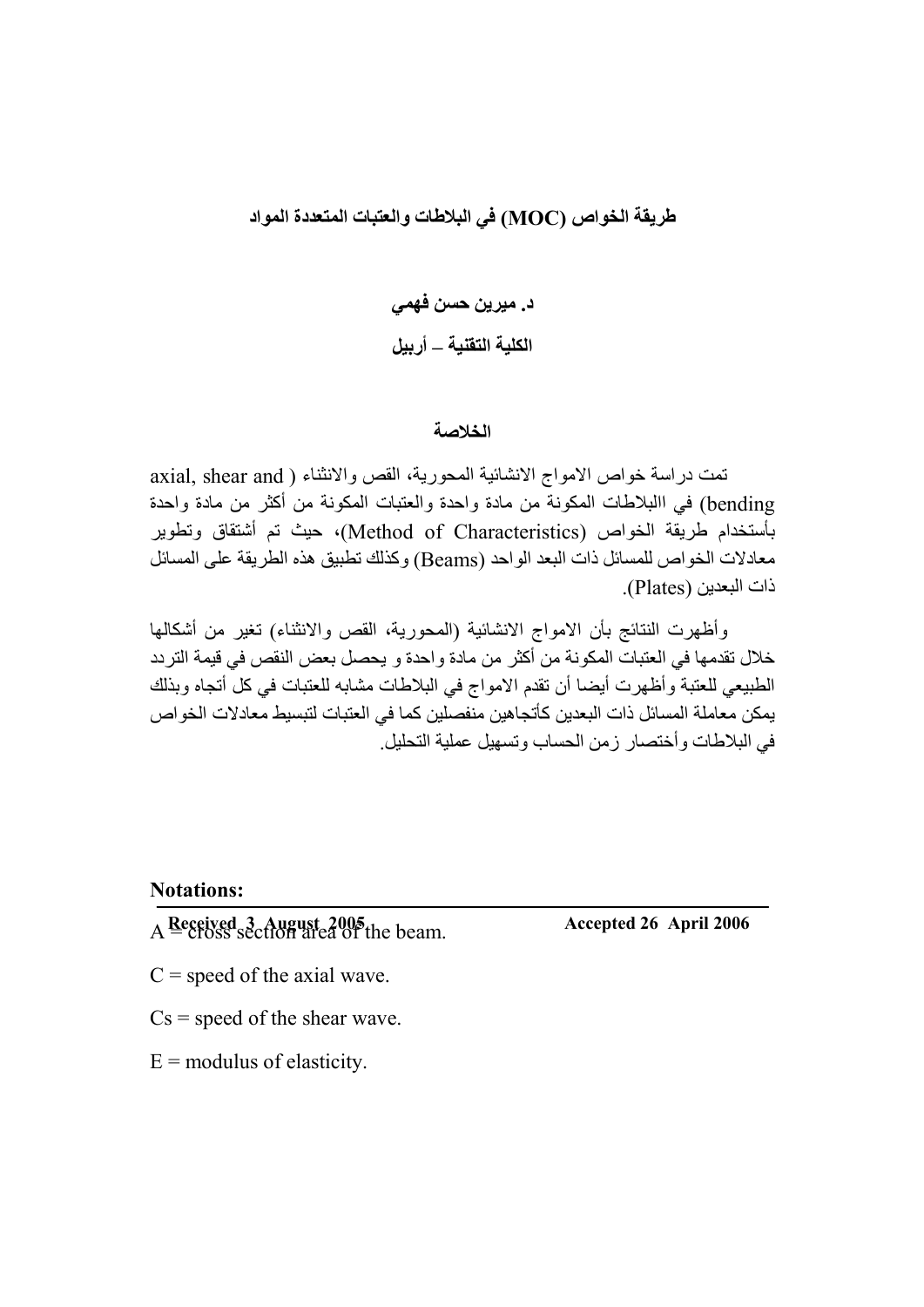F, Q,  $M =$  axial force, shear force and bending moment at node (i) and time (t1) in beams.

 $F_X$ ,  $F_Y$  = in-plane forces in x and y directions respectively at node (i) and time (t1) in plates.

 $G =$  shear modulus.

 $h =$  plate thickness.

 $I =$  moment of inertia.

 $ks = shear coefficient.$ 

 $M_X$ ,  $M_Y$  = bending moments about x and y axis respectively at node (i) and time (t1) in plates.

 $M_{XY}$ ,  $M_{YX}$  = twisting moments at node (i) and time (t1) in plates.

 $Q_X$ ,  $Q_Y$  = shear forces in xz and yz planes respectively at node (i) and time (t1) in plates.

 $Q'_L$ ,  $V'_L$  and  $\psi'_L$  = shear force, shear velocity and angular velocities along the line (PL').

 $Q'_R$ ,  $V'_R$  and  $\psi'_R$  = shear force, shear velocity and angular velocities along the line (PR').

U, V,  $\psi$  = axial, shear and angular velocities at node (i) and time (t1) in beams.

 $U = \alpha x$ ial velocity = du/dt; u = axial displacement.

 $V =$  transverse velocity = dv/dt;  $v =$  transverse displacement.

 $\psi$  = angular velocity =  $d\psi_0/dt$ ;  $\psi_0$  = angular displacement.

 $\Delta_{\Omega}$  is the deflection at node (i) and time (t1).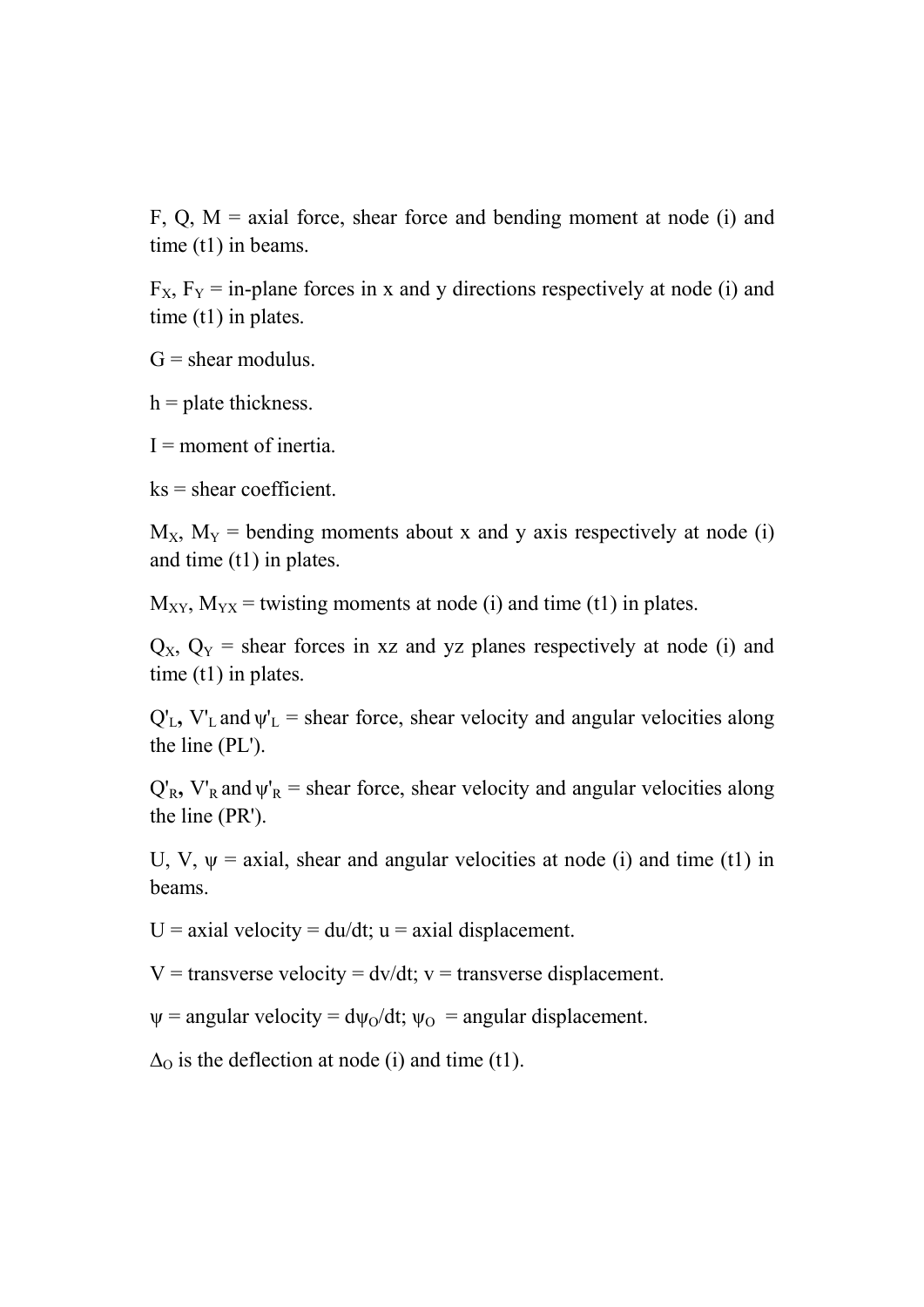$\Delta_{\rm L}$  is the deflection at node (i-1) and time (t1).

 $\Delta_R$  is the deflection at node (i+1) and time (t1).

 $\Delta x$ ,  $\Delta y$  = the finite difference intervals in x and y directions respectively.

 $\rho$  = density of the material.

 $v = Poisson's ratio$ .

## **Introduction:**

The method of characteristics (MOC) is a widely used explicit method of solution for hyperbolic differential equations [1-7]. It is frequently used to model a variety of wave propagation phenomena. Closed conduit, open channel and ground water flows have been analyzed using this technique. Many workers have used the technique to simulate wave propagation in different media. The method expanded due to three reasons:

- 1- The possibility in reducing the partial differential equations to straight forward ordinary differential equations.
- 2- It's mathematics in time space coordinates, so it is suitable to use for wave propagation problems.
- 3- The computer resources required are relatively small.

Because of the complexity of the wave form, some assumptions are made to simplify the theoretical models. The most important assumptions in the case of axial stress waves is usually that plane section remain plane, little is known about the validity of this assumption during wave propagation. The axial wave in elastic and prismatic members will propagate in unchanged form while flexural waves do not propagate in an unchanging form, because flexural waves consist of a combination of bending and shear waves which propagate simultaneously, but at different wave speeds.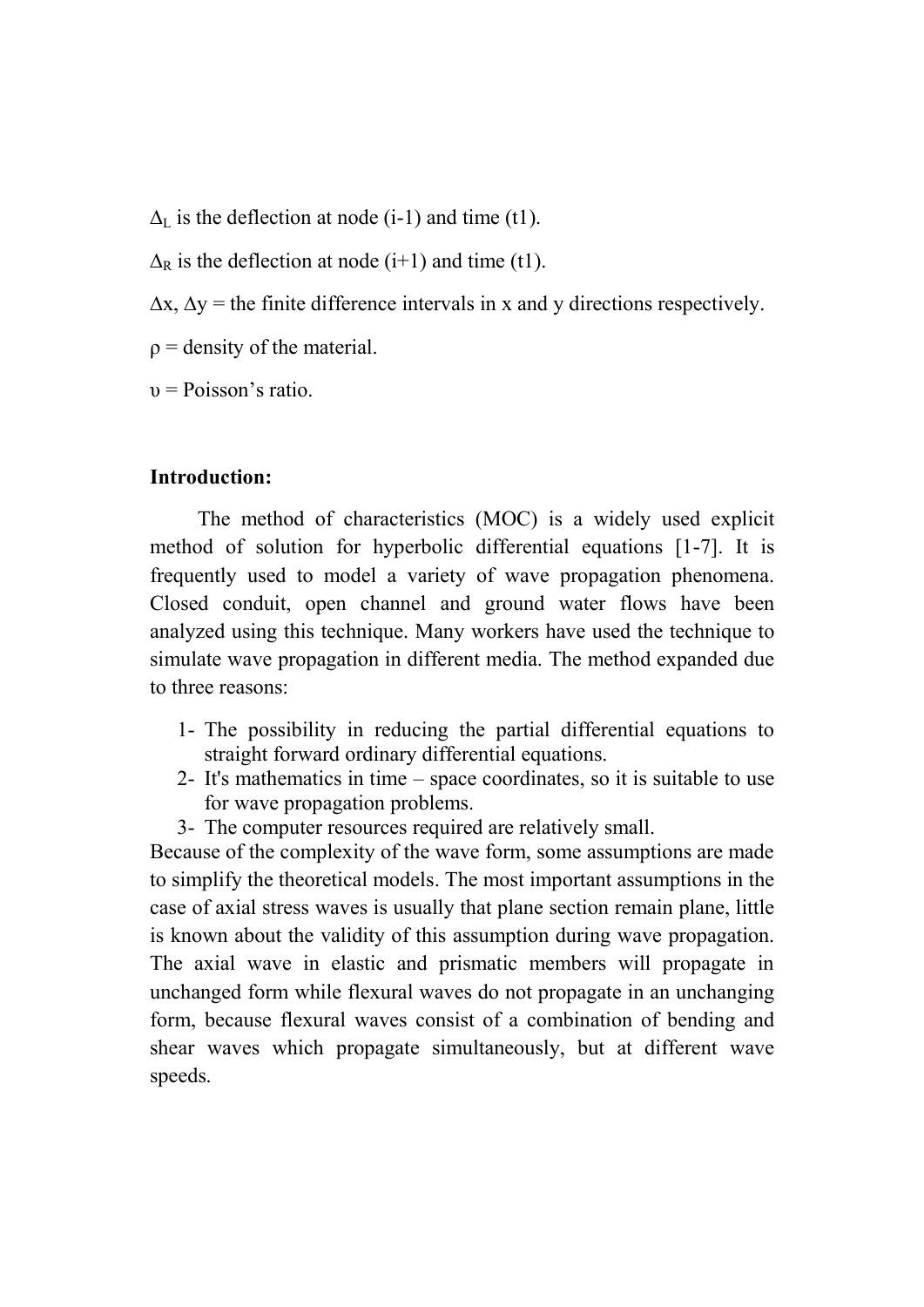The phenomena of wave propagation and the (MOC) are described by different workers. Vardy and Al-Sarraj [1], applied the (MOC) to simulate a coupled axial, flexural and torsional vibrations in single structural members supporting discrete masses, they showed that this method has useful advantages over the conventional analysis.

Plass [2] applied the (MOC) to solve the vibration of Timoshenko beam for various types of support conditions and the results showed good agreement with experimental data. Chou and Mortimer [3], applied the (MOC) to study the elastic wave problem in different types of structures (Timoshenko beam, plates, bars and sheets), and

Atkins and Hunter [4] considered the propagation of longitudinal elastic waves around right angle corners in rods of square cross section, they showed that the theoretical analysis based on the assumption that the filament approximation is valid every where except in the vicinity of the corner, the results found good agreement with the experimental observations.

Al Mousawi [5], considered the effect of discontinuous in cross section on the behavior of flexural wave in beams, the results showed good agreement with the experimental works. Al-Sarraj and Al-Daami [6], investigated the transient dynamic response of non prismatic structural members, using the (MOC), they showed that the method is capable to predict the natural frequency of vibration, the results showed good agreement with that obtained by finite element method. Al-Sarraj et al. [7], include non linear characteristics in the analysis of axially loaded bar, using (MOC) and they showed that this method is suitable to simulate the transient and dynamic behavior of axially loaded bar beyond the elastic stage.

Peng [8 and 9], introduced an explicit acoustical wave propagator method to investigate the flexural wave propagation and dynamic stress concentration in a multi-stepped plate and one dimensional structures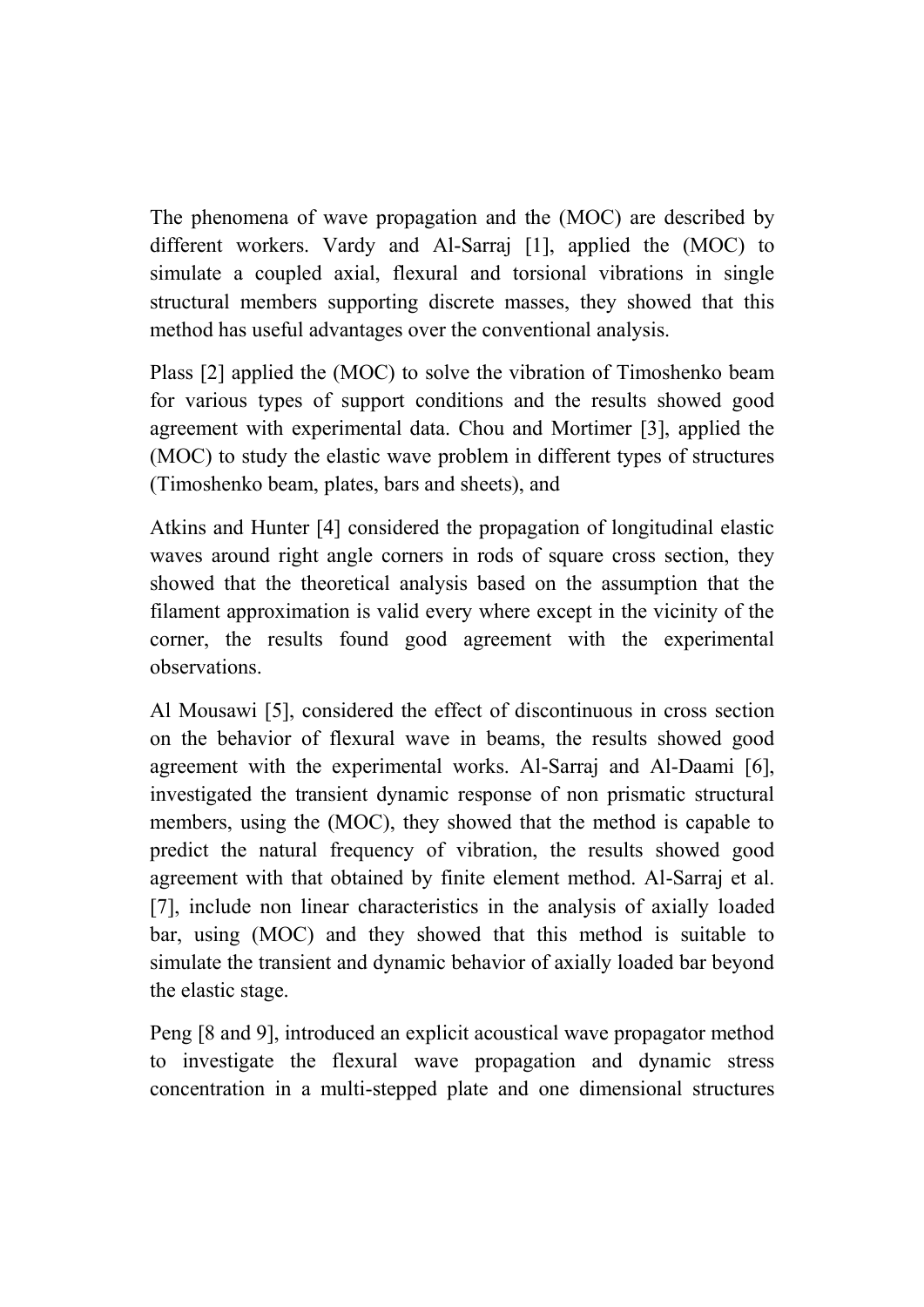with discontinuities. A new combined scheme with Chebyshev polynomial expansion and fast Fourier transformation is used and compared with Euler and exact analytical solution. Luangvilai et al. [10], examined the propagation of guided lamb waves in fiber-reinforced polymer bounded components, establishing the effectiveness of combining laser ultrasonic techniques with a time frequency representation to experimentally measure the dispersion curves of a concrete components repaired with a fiber-reinforced polymer plate. Also Komatitsch et al. [11] introduced a numerical approach for modeling elastic wave propagation in two and three dimensional fully anisotropic media based upon a spectural element method.

In the present study, the behaviors of structural waves (axial, shear and bending) are studied in multi-material beams and single material plates using the method of characteristics (MOC). The characteristics equations in one dimensional problems are extended and derived to cover the two dimensional problems and the method be applicable to study the wave behavior in plates.

## **Formulation:**

The propagation of uncoupled axial and flexural waves along one dimensional prismatic elastic member has been discussed by Timoshenko [12]. It is assumed that plane section remain plane in the case of axial wave, but in case of flexural waves, the presence of shear waves cause section to distort. The derivations of the characteristics equations are given in [13], the final finite difference form of characteristics equation are shown below:

## **1- Uncoupled axial – flexural waves:**

**Axial waves:**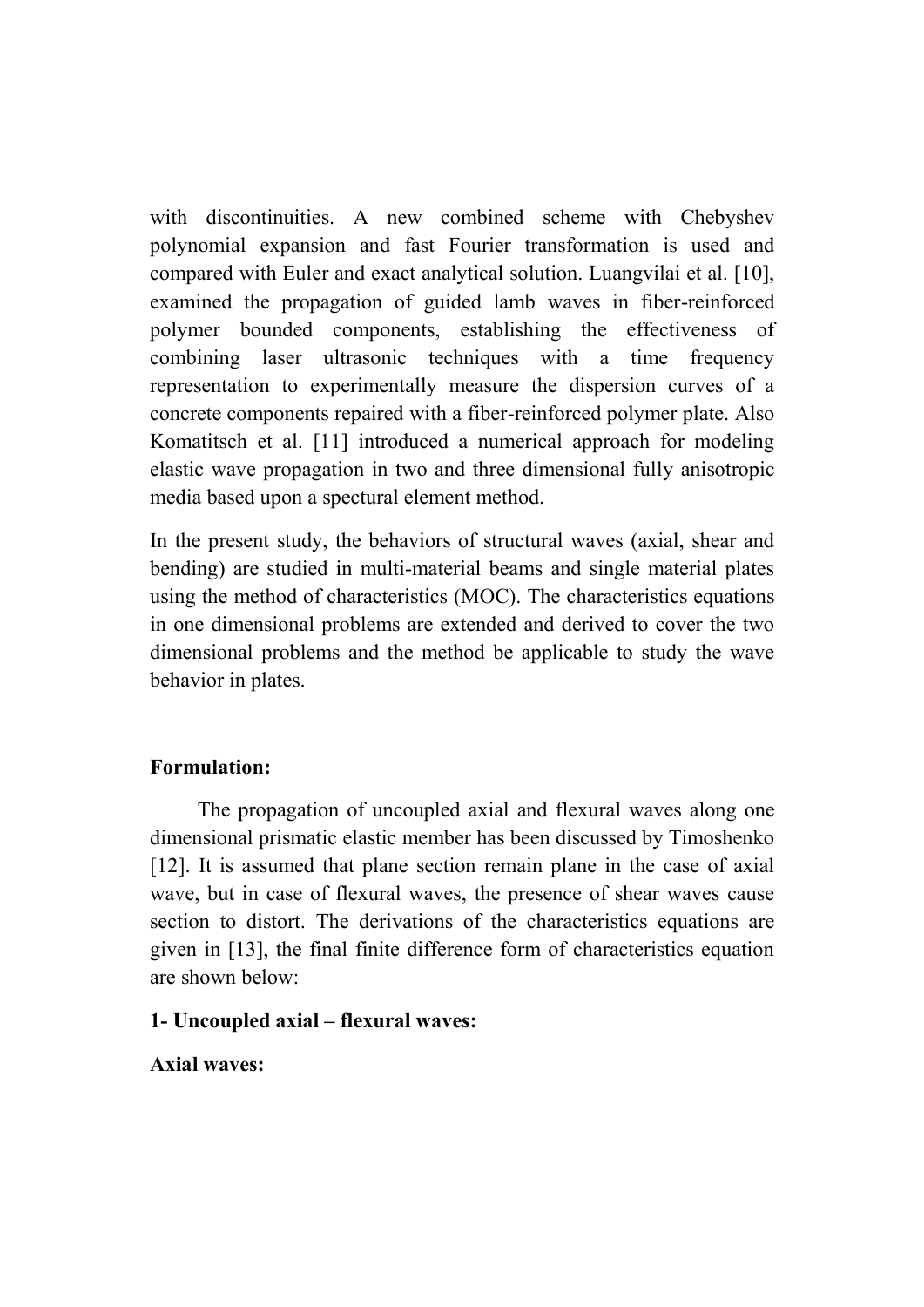Along C=dx/dt ; 
$$
(F_P - F_L) - \rho AC (U_P - U_L) = 0
$$
 ---  
-----(1)

Along C=-dx/dt; 
$$
(F_P - F_R) + \rho AC (U_P - U_R) = 0
$$
 ---  
-----(2)

#### **Flexural waves – Lateral:**

Along Cs=dx/dt ;  $(Q_P - Q'_L) - \rho ACs$   $(V_P - V'_L) = - \rho ACs$   $\Delta x/2$   $(\psi_P +$  $\Psi'_{L}$ ) ----(3)

Along Cs= – dx/dt;  $(Q_P - Q_R') + \rho A C s$  (V<sub>P</sub> – V'<sub>R</sub>) = –  $\rho A C s \Delta x/2$  ( $\psi_P$  +  $\Psi'_{R}$ ) ---(4)

# **Flexural waves – Angular:**

Along C=dx/dt ;  $(M_P - M_I) - \rho IC$  ( $\psi_P - \psi_I$ ) = –  $\Delta x/2$  ( $O_P + O_I$ )  $---(5)$ 

Along C= – dx/dt;  $(M_P - M_R) + \rho IC$  ( $\psi_P - \psi_R$ ) =  $\Delta x/2$  ( $Q_P + Q_R$ )  $---(6)$ 

Where:

C = speed of the axial wave =  $\sqrt{E/\rho}$ .

- Cs = speed of the shear wave =  $\sqrt{\text{ks } G/\text{p}}$ .
- $\rho$  = density of the material.
- $E$  = modulus of elasticity.
- $G =$  shear modulus.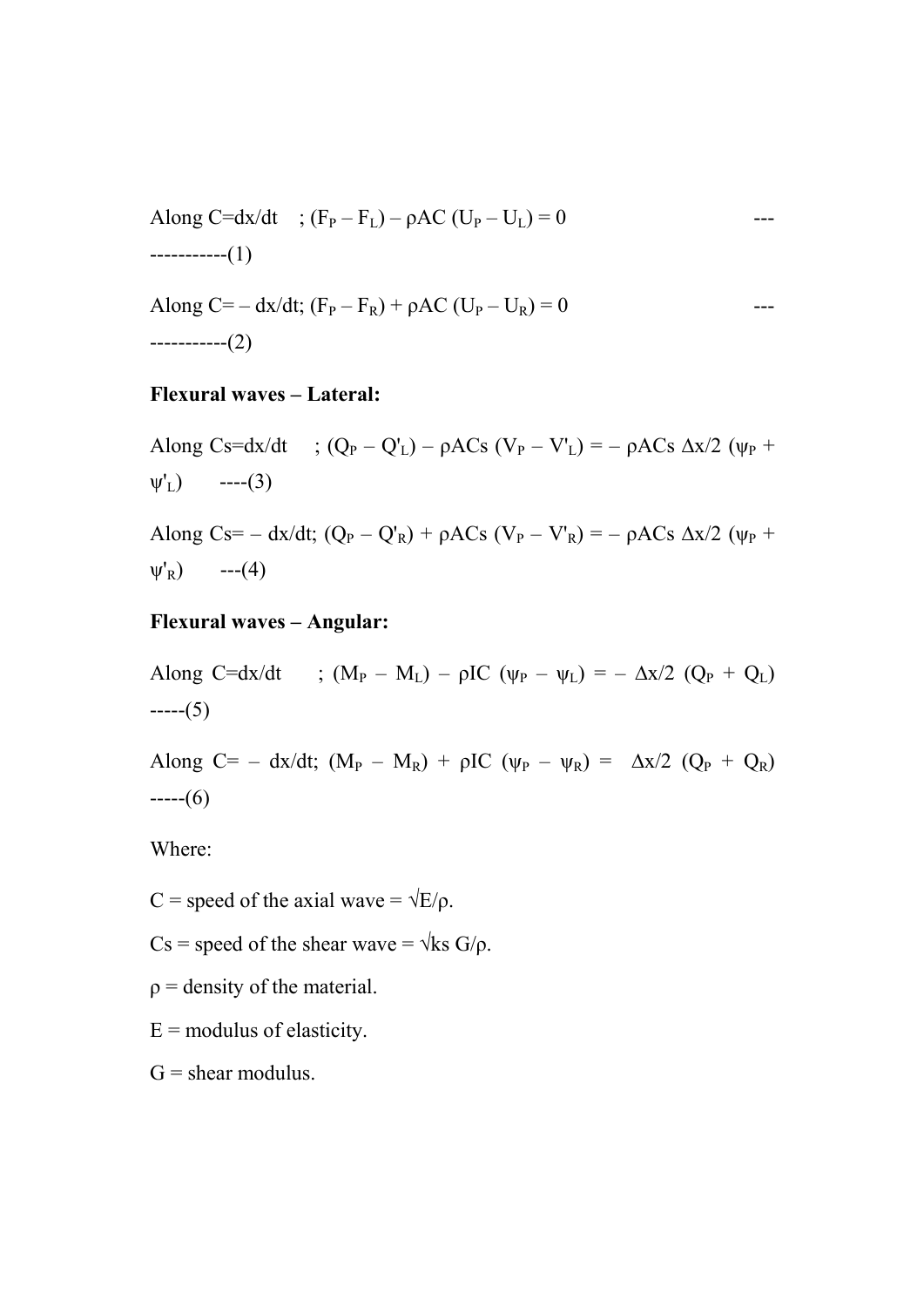$A = \text{cross section area of the beam.}$ 

 $I =$ Moment of inertia.

F, Q,  $M =$  axial force, shear force and bending moment at node (i) and time (t1) in beams.

U, V,  $\psi$  = axial, shear and angular velocities at node (i) and time (t1) in beams.

 $U = \alpha x$ ial velocity = du/dt; u = axial displacement.

 $V =$  transverse velocity = dv/dt;  $v =$  transverse displacement.

 $\psi$  = angular velocity =  $d\psi_0/dt$ ;  $\psi_0$  = angular displacement.

 $F_{P}$ ,  $Q_{P}$ ,  $M_{P}$  = axial force, shear force and bending moment at node (i) and time (t2) in beams.

 $U_P$ ,  $V_P$ ,  $\psi_P$  = axial, shear and angular velocities at node (i) and time (t2) in beams.

 $F<sub>L</sub>, Q<sub>L</sub>, M<sub>L</sub> =$  axial force, shear force and bending moment at node (i-1) and time (t1) in beams.

 $U_L$ ,  $V_L$ ,  $\Psi_L$  = axial, shear and angular velocities at node (i-1) and time (t1) in beams.

 $F_R$ ,  $Q_R$ ,  $M_R$  = axial force, shear force and bending moment at node (i+1) and time (t1) in beams.

 $U_R$ ,  $V_R$ ,  $\psi_R$  = axial, shear angular velocities at node (i+1) and time (t1) in beams.

 $ks = shear coefficient depends on the cross section shape [14].$ 

 $Q'_L$ ,  $V'_L$  and  $\Psi'_L$  = shear force, shear velocity and angular velocities along the line (PL') as shown in Fig. $(1)$ .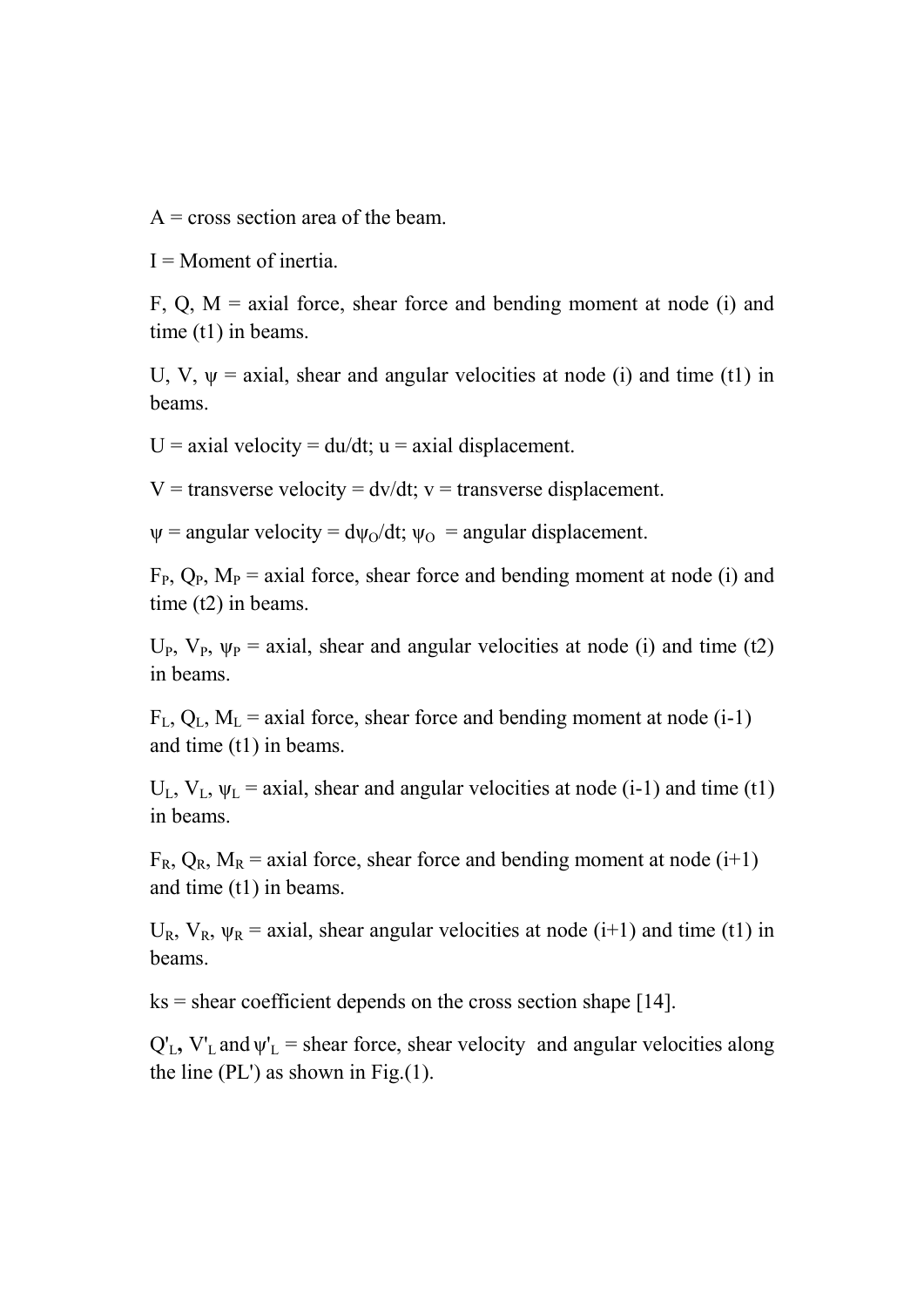$Q'_R$ ,  $V'_R$  and  $\psi'_R$  = shear force, shear velocity and angular velocities along the line (PR') as shown in Fig. $(1)$ .

**2- Coupled axial – flexural waves:** in case of coupled axial and flexural waves, the MOC equations in finite difference form are shown below [13]

### **Axial waves:**

Along C=dx/dt ;  $(F_P - F_L) - \rho AC (U_P - U_L) = \rho I (\psi_P \psi_O - \psi_L^2)$  $\left( \begin{array}{ccc} \cdot & \cdot & \cdot \\ \cdot & \cdot & \cdot \\ \cdot & \cdot & \cdot \end{array} \right)$ -----------(7)

Along  $C = -dx/dt$ ;  $(F_P - F_R) + \rho AC (U_P - U_R) = \rho I (\psi_P \psi_O - \psi_R^2)$ -----------(8)

#### **Flexural waves – Lateral:**

Along Cs=dx/dt ;  $(Q_P - Q'_L) - \rho A C_S (V_P - V'_L) = - \rho A C_S \Delta x / 2 (\psi_P +$  $\psi'_L$ ) ------(9)

Along Cs= – dx/dt;  $(Q_P - Q'_R) + \rho A C_S (V_P - V'_R) = - \rho A C_S \Delta x / 2 (\psi_P +$  $\psi'_R$ ) ---(10)

#### **Flexural waves – Angular:**

Along C=dx/dt;(M<sub>P</sub> – M<sub>L</sub>)– $\rho$ IC ( $\psi_P - \psi_L$ ) = –  $\Delta x/2$  ( $Q_P + Q_L$ ) + (F<sub>P</sub> +  $F_L)(\Delta_0 - \Delta_L)/2$  ------(11) Along C= – dx/dt;(M<sub>P</sub>–M<sub>R</sub>)+ρIC ( $\psi$ <sub>P</sub>– $\psi$ <sub>R</sub>) =  $\Delta x/2$  ( $Q_P + Q_R$ ) + (F<sub>P</sub> +  $F_R)(\Delta_Q - \Delta_R)/2$  ------(12)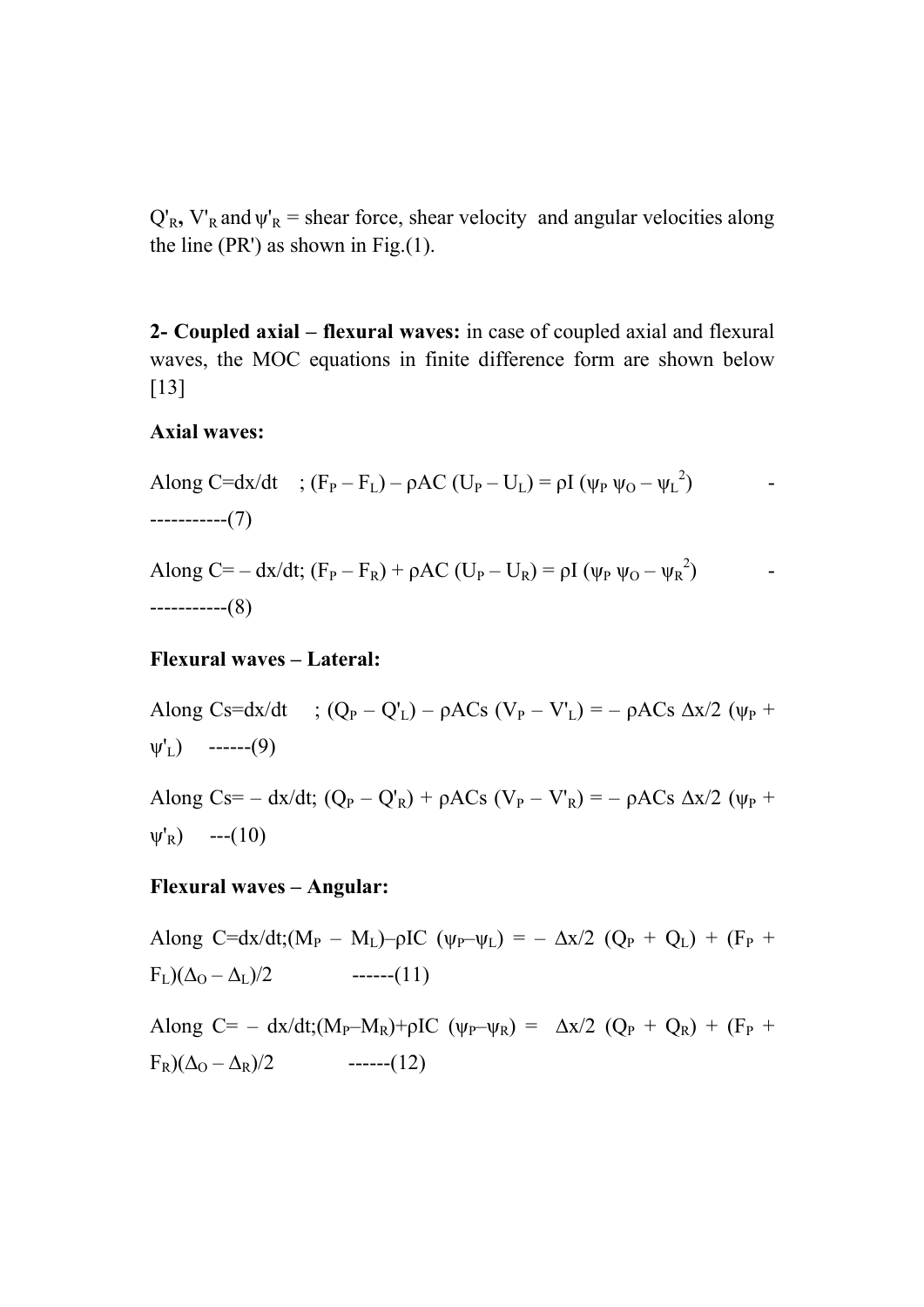Where:

 $\Delta_{\Omega}$  is the deflection at node (i) and time (t1).

 $\Delta_L$  is the deflection at node (i-1) and time (t1).

 $\Delta_R$  is the deflection at node (i+1) and time (t1).

The value of parameters along the line  $(L'$  and  $R')$  shown in Fig.(1) are obtained by using interpolation between grid points, using three type of interpolations (x-wise), (t-wise) and  $(x - t$  wise). Goldberg and Wylie [15], show that the (t-wise) interpolation method is the most accurate method and need more space and storage in the computer in comparison with (x-wise) interpolation method which is need less memory and less accurate solution, so (t-wise) interpolation method is used in this study.



Fig.(1): Characteristic fixed grid scheme.

In this study the (MOC) in one dimension is extended to be applicable on two dimensional problems such as plates, the characteristics equations are derived using two dimensional elasticity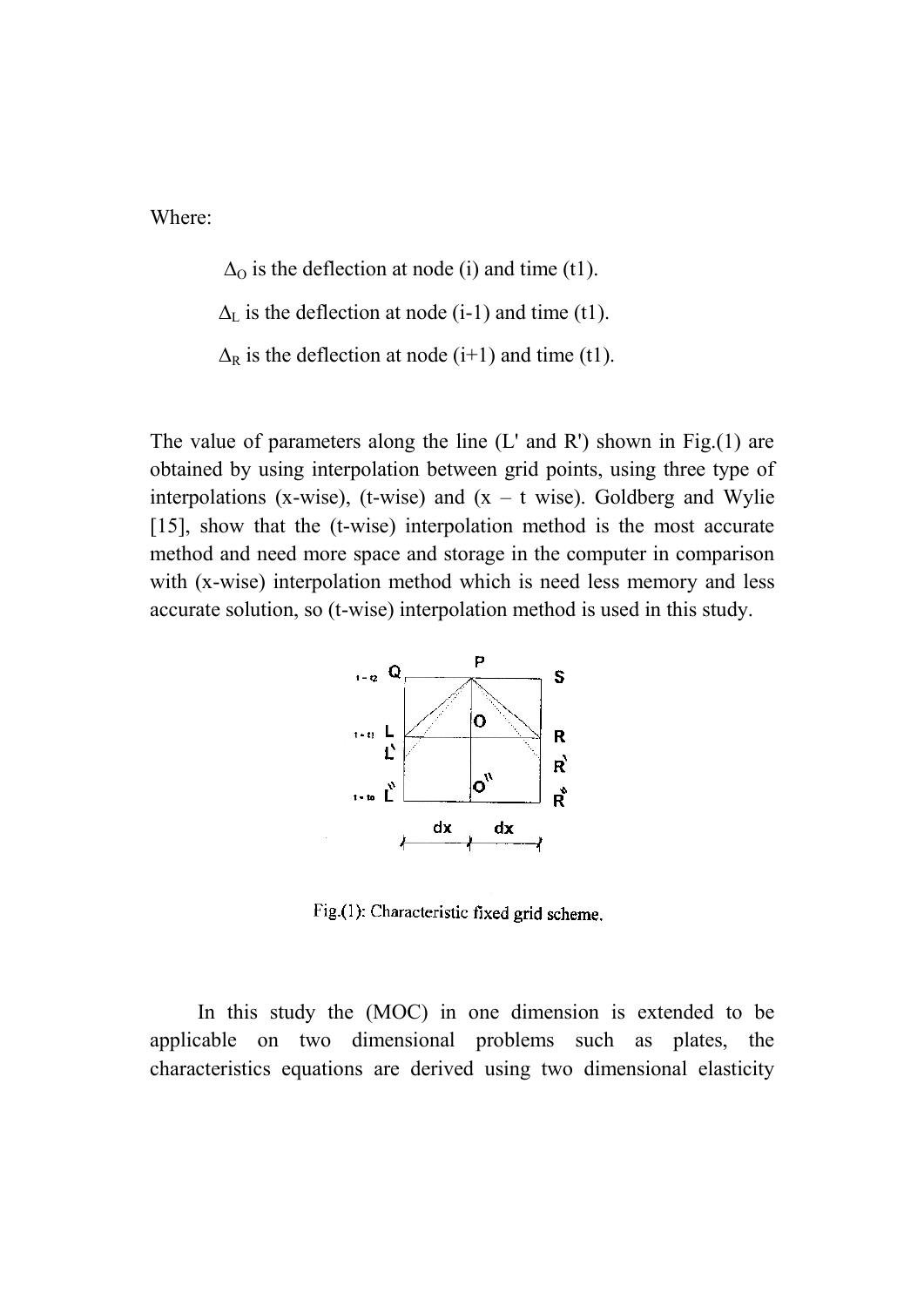stress – strain relationships in (x and y) directions and plate equations [14 and 16]. The final finite difference form can be written as below:

### **Axial waves – x-direction:**

Along C=dx/dt ;  $(F_{XP} - F_{XL}) - K1$  (U<sub>P</sub> – U<sub>L</sub>) – K2 (V<sub>P</sub> – V<sub>L</sub>) = 0 ---------(13)

Along C= – dx/dt;  $(F_{XP} - F_{XR}) + K1$  (U<sub>P</sub> – U<sub>R</sub>) + K2 (V<sub>P</sub> – V<sub>R</sub>) = 0 ---------(14)

#### **Axial waves – y-direction:**

Along C=dy/dt ;  $(F_{YP} - F_{YL}) - K2$  (U<sub>P</sub> – U<sub>L</sub>) – K1 (V<sub>P</sub> – V<sub>L</sub>) = 0  $---(15)$ 

Along C= – dy/dt;  $(F_{YP} - F_{YR}) + K2$  (U<sub>P</sub> – U<sub>R</sub>) + K1 (V<sub>P</sub> – V<sub>R</sub>) = 0  $---(16)$ 

In which: K1=  $phC/(1-v^2)$ , K2= v K1, (v) is the Poisson's ratio and (h) is the plate thickness. And assuming the wave speed in x and y directions are equal.

#### **Flexural waves – Lateral x- direction:**

Along Cs=dx/dt ;  $(Q_{XP} - Q'_{XL}) - \rho hCs$   $(V_P - V_L) = -\rho hCs \Delta y/2$   $(\psi_{YP} +$  $\Psi'_{\text{YL}}$ ) --------(17)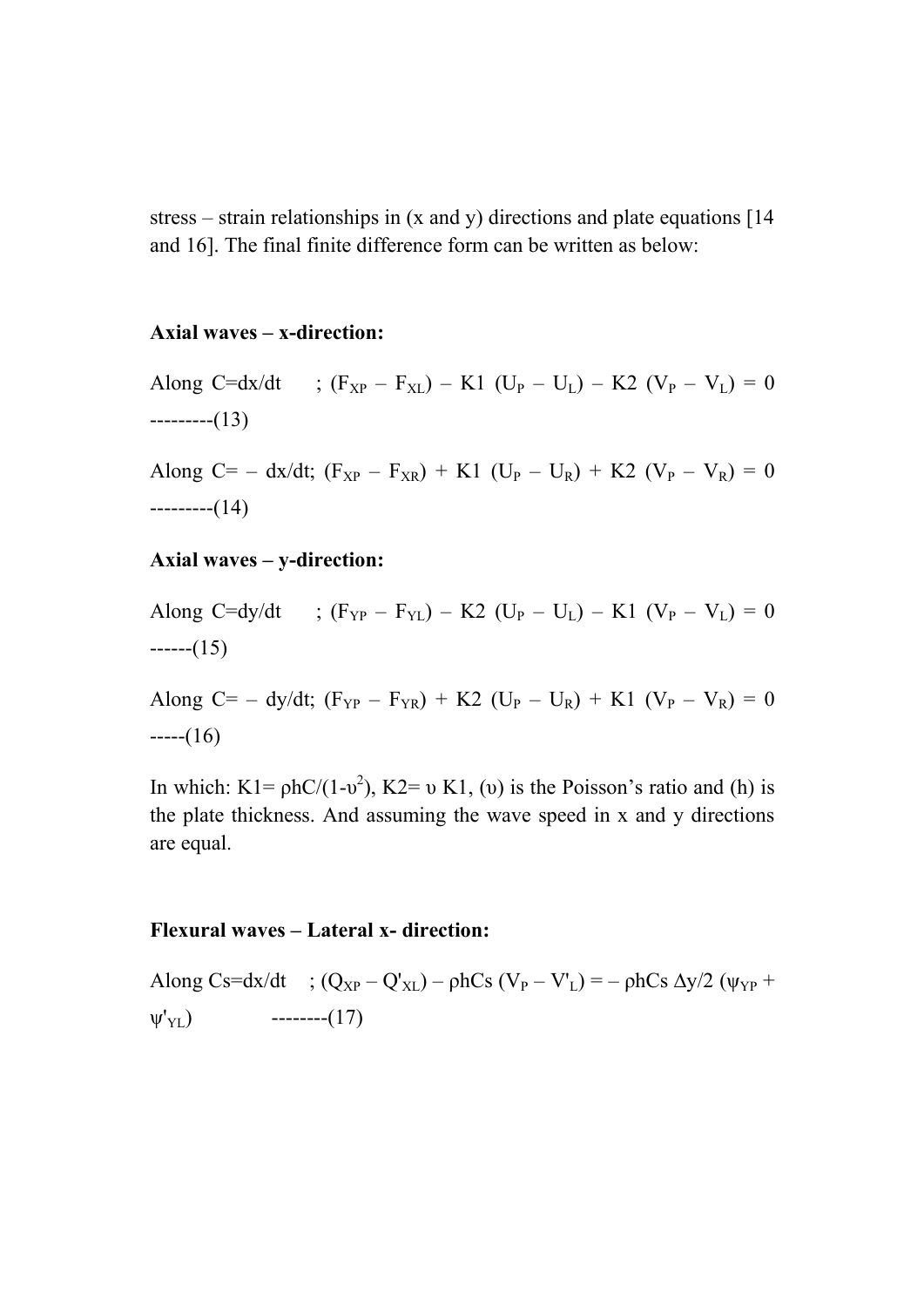Along Cs= – dx/dt;  $(Q_{XP} - Q'_{XR}) + \rho hCs$   $(V_P - V'_R) = -\rho hCs \Delta y/2$   $(\psi_{YP} +$  $W'_{YR}$ ) --------(18)

## **Flexural waves – Lateral y- direction:**

Along Cs=dy/dt ;  $(Q_{YP} - Q'_{YL}) - \rho hCs (U_P - U'_L) = - \rho hCs \Delta x/2 (\psi_{XP} +$  $\Psi'_{\rm XL}$ ) ------(19)

Along Cs= – dy/dt;  $(Q_{YP} - Q'_{YR}) + \rho hCs$  (U<sub>P</sub> – U'<sub>R</sub>) = –  $\rho hCs \Delta x/2$  ( $\psi_{XP}$  +  $\Psi'_{XR}$  -------(20)

#### **Flexural waves – Angular x- direction:**

Along C=dx/dt; 
$$
(M_{XP}-M_{XL})-(M_{YXP}-M_{YXL})
$$
 =  $-\Delta x/2(Q_{XP}+Q_{XL})+\Delta y/2\rho IC(\psi_{XP}-2\psi_{XL}+\psi_{X0})$  ----(21)  

Along  $C=-dx/dt$ ;  $(M_{XP}-M_{XR})+(M_{YXP}-M_{YXR})=\Delta x/2(Q_{XP}+Q_{XL}) \Delta y/2\rho$ IC(ψ<sub>XP</sub>–2ψ<sub>XR</sub>+ψ<sub>XO</sub>) -------(22)

## **Flexural waves – Angular y- direction:**

Along C=dy/dt;  $(M_{YP}-M_{YL})-(M_{XYP}-M_{XYL})=-\Delta V/2(O_{YP}+O_{YL})+\Delta X/2$  ρIC  $(\psi_{YP} - 2\psi_{YL} + \psi_{YO})$  ----(23)

AlongC= 
$$
-dy/dt
$$
; (M<sub>YP</sub>-M<sub>YR</sub>)+(M<sub>XYP</sub>-M<sub>XYR</sub>)=Δy/2(Q<sub>YP</sub>+Q<sub>YL</sub>)-Δx/2 ρIC  
(ψ<sub>YP</sub>- 2ψ<sub>YR</sub> + ψ<sub>YO</sub>) ----(24)

Where:

 $\Delta x$ ,  $\Delta y$  = the finite difference intervals in x and y directions respectively.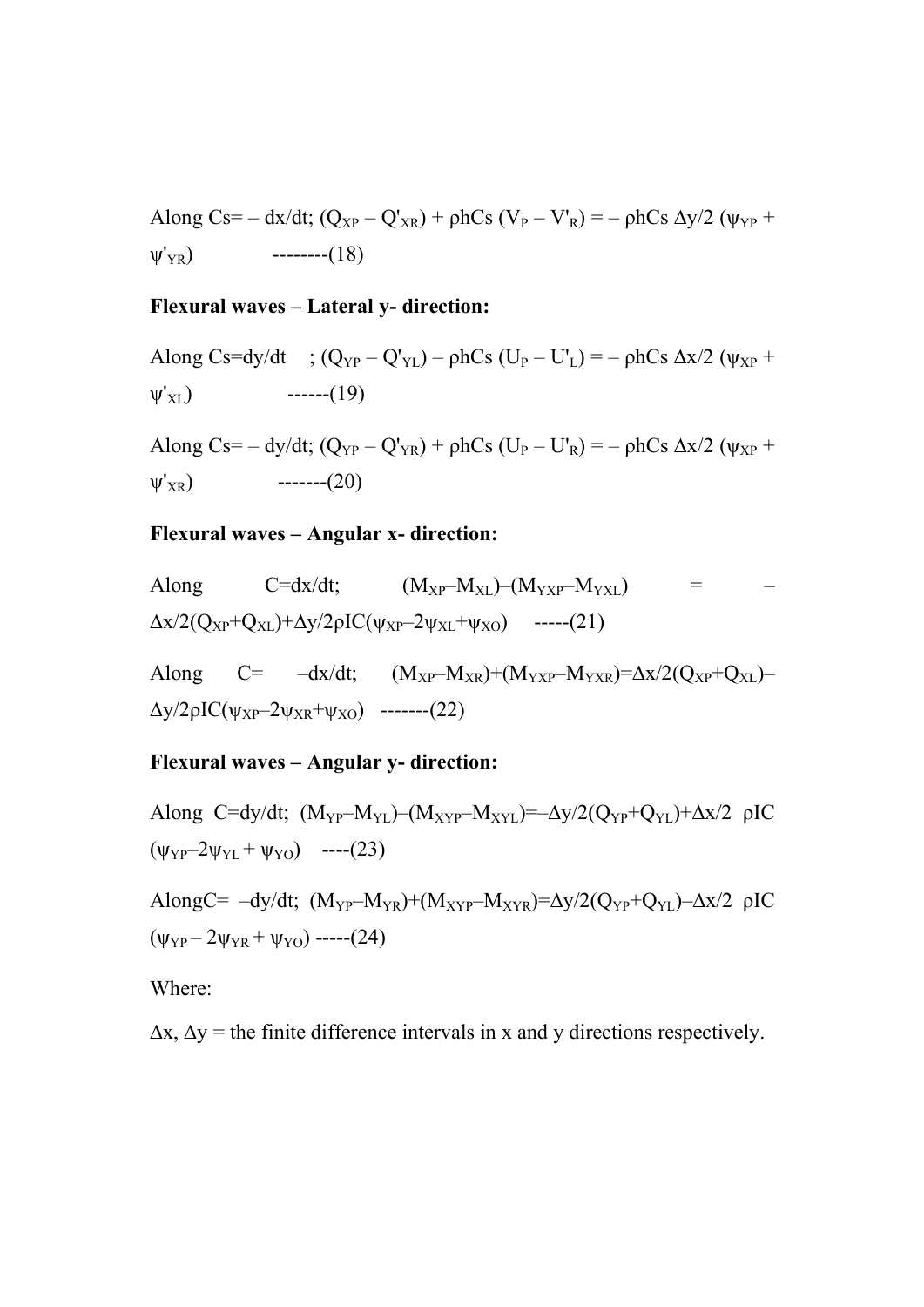$F_X$ ,  $F_Y$  = in-plane forces in x and y directions respectively at node (i) and time (t1) in plates.

 $F_{XP}$ ,  $F_{YP}$  = in-plane forces in x and y directions respectively at node (i) and time (t2).

 $F_{XL}$ ,  $F_{YL}$  = in-plane forces in x and y directions respectively at node (i-1) and time (t1).

 $F_{XR}$ ,  $F_{YR}$  = in-plane forces in x and y directions respectively at node (i+1) and time (t1).

 $Q_X$ ,  $Q_Y$  = shear forces in xz and yz planes respectively at node (i) and time  $(t1)$ .

 $Q_{XP}$ ,  $Q_{YP}$  = shear forces in xz and yz planes respectively at node (i) and time  $(t2)$ .

 $Q_{\text{XL}}$ ,  $Q_{\text{YL}}$  = shear forces in xz and yz planes respectively at node (i-1) and time  $(t1)$ .

 $Q_{XR}$ ,  $Q_{YR}$  = shear forces in xz and yz planes respectively at node (i+1) and time (t1).

 $M_X$ ,  $M_Y$  = bending moments about x and y axis respectively at node (i) and time (t1) in plates.

 $M_{XP}$ ,  $M_{YP}$  = bending moments about x and y axis respectively at node (i) and time (t2).

 $M_{\text{NL}}$ ,  $M_{\text{YL}}$  = bending moments about x and y axis respectively at node (i-1) and time (t1).

 $M_{XR}$ ,  $M_{YR}$  = bending moments about x and y axis respectively at node  $(i+1)$  and time  $(t1)$ .

 $M_{XY}$ ,  $M_{YX}$  = twisting moments at node (i) and time (t1) in plates.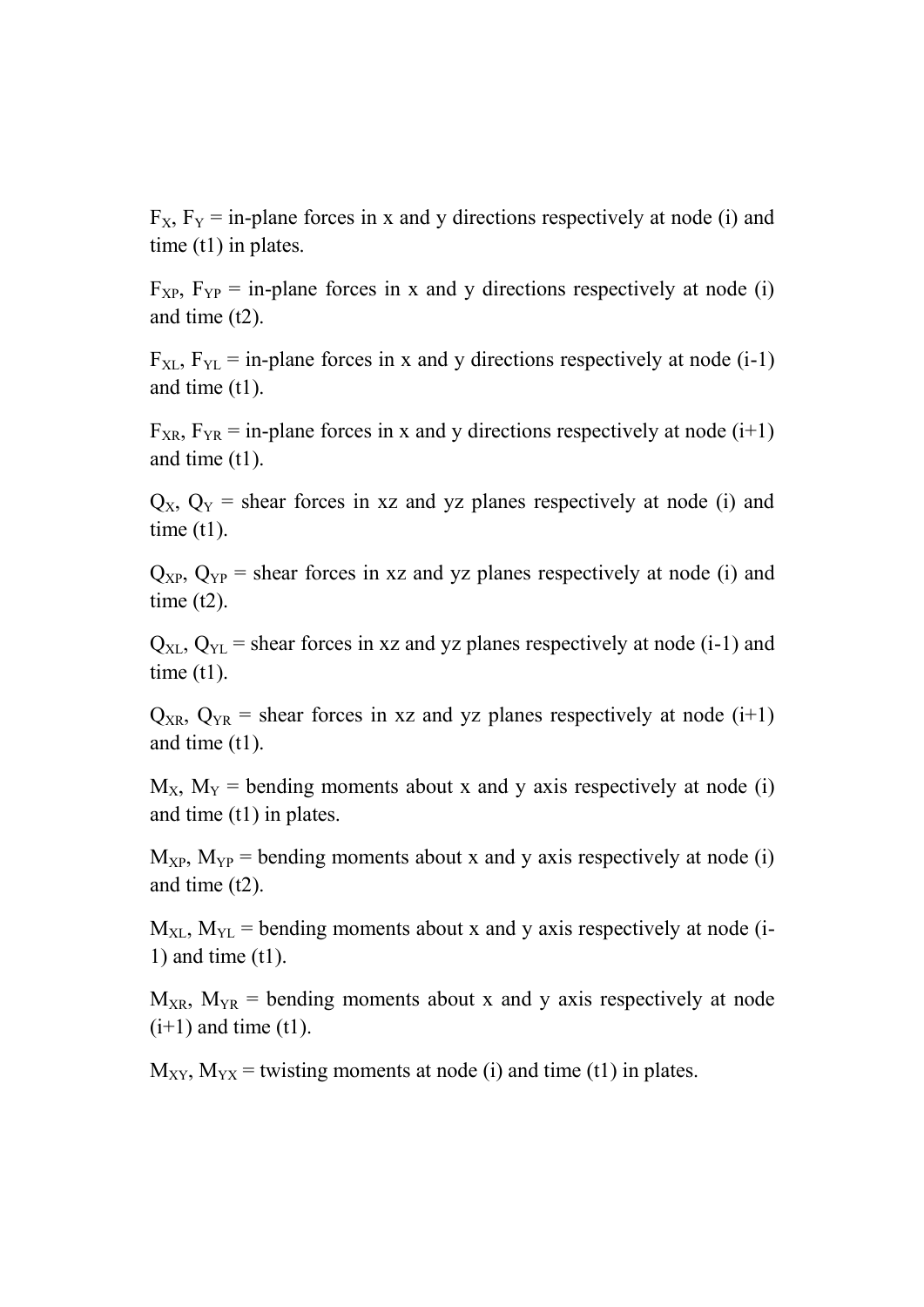$M_{XYP}$ ,  $M_{YXP}$  = twisting moments at node (i) and time (t2).

 $M_{\text{XYL}}$ ,  $M_{\text{YXL}}$  = twisting moments at node (i-1) and time (t1).

 $M_{XYR}$ ,  $M_{YXR}$  = twisting moments at node (i+1) and time (t1).

## **Results And Discusions:**

In this study, the (MOC) is applied on beams with two or more material and the method is extended to be applicable on two dimensional problems such as plated. A cantilever beam, subjected to a suddenly applied axial load, the load is applied to an initially unloaded member at time zero for beams with one, two and three different material as shown in Fig.(2). And the beam cross section area  $A=25$  mm<sup>2</sup>, Moment if inertia I=10000 mm<sup>4</sup>, length L=1m, material density  $p=8000 \text{ kg/m3}$ .

The following variations of materials are considered:

- 1-  $E1 = E2 = 200$  GPa (steel).
- 2-  $E1 = E2 = 70$  GPa (aluminum).
- 3-  $E1 = 70$  GPa and  $E2 = 200$  GPa. The beam divided into two equal parts.
- 4-  $E1 = 200$  GPa and  $E2 = 70$  GPa. The beam divided into two equal parts.
- 5-  $E1 = E3 = 200$  GPa and  $E2 = 70$  GPa. The beam divided into three equal parts.
- 6-  $E1 = E3 = 70$  GPa and  $E2 = 200$  GPa. The beam divided into three equal parts.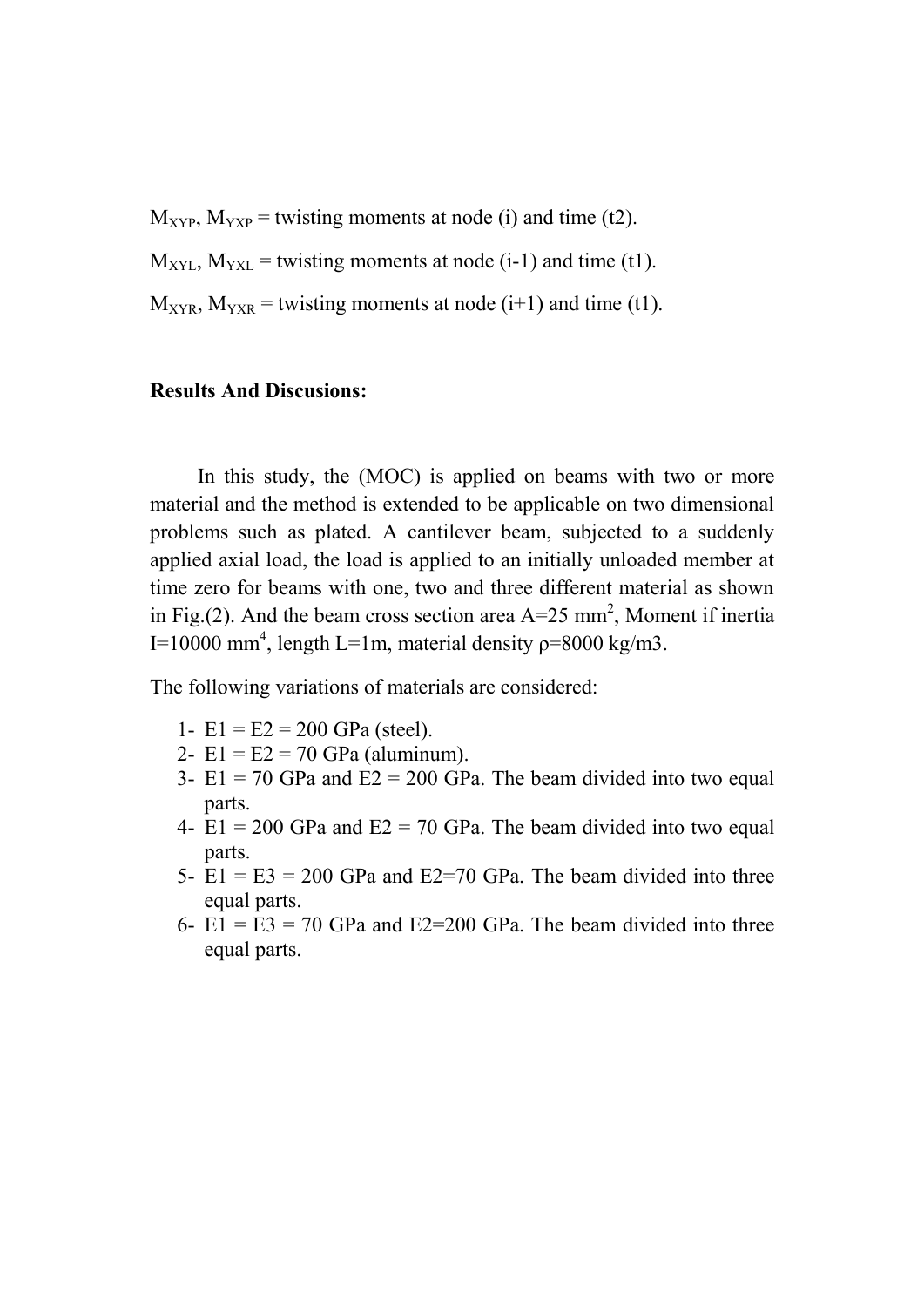

(a): Beam divided into two equal parts. (b): Beam divided into three equal parts.

Fig.(2): Multi – material beams.

The resulting axial force at the fixed end and displacement at the tip are shown in figs. (3 and 4) for cases (1-4), while responses of cases (5 and 6) are shown in figs. (5 and 6). The results show that the accuracy of solution is achieved with (4) number of grids in axial waves and at least (32) grids in flexural waves, so the number of grids used in the analysis is (4) in axial waves and (32) grids in flexural waves. The axial waves propagate in unchanged form in one material beam, while it changed it's form in multi-material beams. Also the figure shows that case (5) gives the same natural frequency as in case (1), the reduction in the frequency is  $(4\%)$  in case  $(3)$  and become  $(40\%)$  in case  $(2 \text{ and } 6)$ , while in case (4) the reduction become (52.3%). The natural frequency  $(\omega_n)$  and time period  $(T_n)$  for all cases are shown in following table for cantilever beam subjected to axial load:

# **Table(1) axial natural frequency**  $(\omega_n)$  **and time period**  $(T_n)$  **for cantilever beam.**

| Case | Description | $\omega_{n}$ | ᠆<br>n<br>- |
|------|-------------|--------------|-------------|
|      |             | rad/sec      | msec        |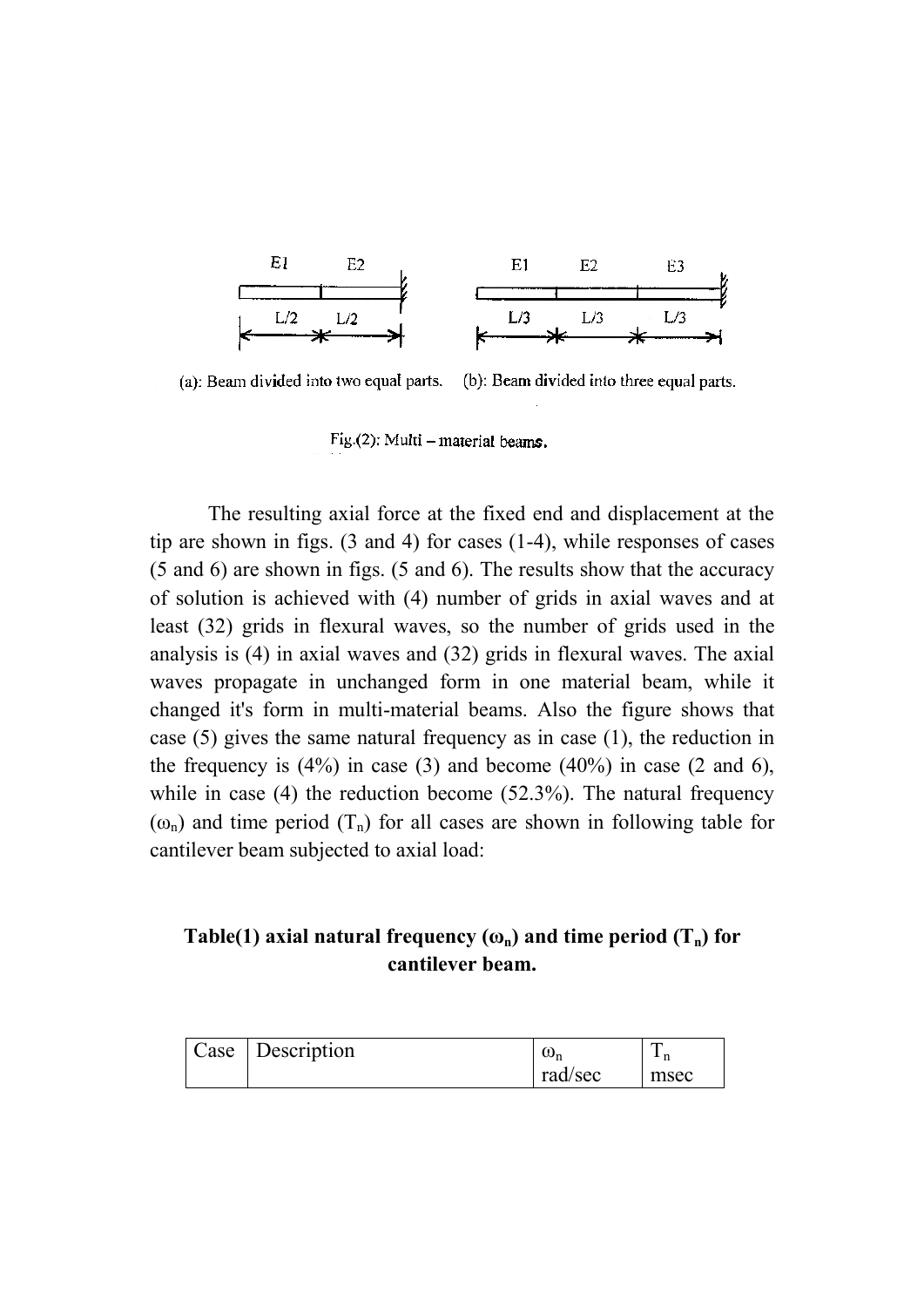|                | $E1 = E2 = 200$ GPa.                       | 7854   | 0.8   |
|----------------|--------------------------------------------|--------|-------|
| $\overline{2}$ | $E1 = E2 = 70$ GPa.                        | 4646.8 | 1.35  |
| 3              | $E1 = 70$ GPa and $E2 = 200$               | 7540   | 0.833 |
|                | GPa                                        |        |       |
| 4              | $E1 = 200$ GPa and $E2 = 70$ 3744.5        |        | 1.628 |
|                | GPa                                        |        |       |
| 5              | $E1 = E3 = 200$ GPa and $E2 = 70$   7854   |        | 0.8   |
|                | GPa                                        |        |       |
| 6              | $E1 = E3 = 70$ GPa and $E2 = 200$   4692.8 |        | 1.34  |
|                | $P_a$                                      |        |       |

The natural frequency of case 1 and 2 are exactly equal to that predicted by analytical method given in [12] ( $\omega_n = \pi/2L \sqrt{E/\rho}$ ). In case (5) the material of the beam (E=200 GPa) is changed to (E=70 GPa) on the beam length (L/3), the natural frequency of the beam remains constant in comparison to case (1), also In case (6) the material of the beam  $(E=70)$ GPa) is changed to  $(E=200 \text{ GPa})$  on the beam length  $(L/3)$ , the natural frequency of the beam close enough to case (2).

figs.(7, 8 and 9) show the dynamic response of the cantilever beam subjected to shear force at the tip, using coupled axial and flexural characteristics equations. The results show that the flexural waves propagate in changing form in both one and multi-material members and the t-wise interpolation method is necessary in the analysis to achieve the required accuracy. Also showed that reduction in the natural frequency is  $(17%)$  in case  $(3)$  and  $(38%)$  in case  $(4)$ , while the reduction becomes (41%) in case(2). The natural frequency  $(\omega_n)$  and time period  $(T_n)$  for all cases are shown in following table for cantilever beam subjected to transverse shear load:

Table(2) flexural natural frequency  $(\omega_n)$  and time period  $(T_n)$  for cantilever beam.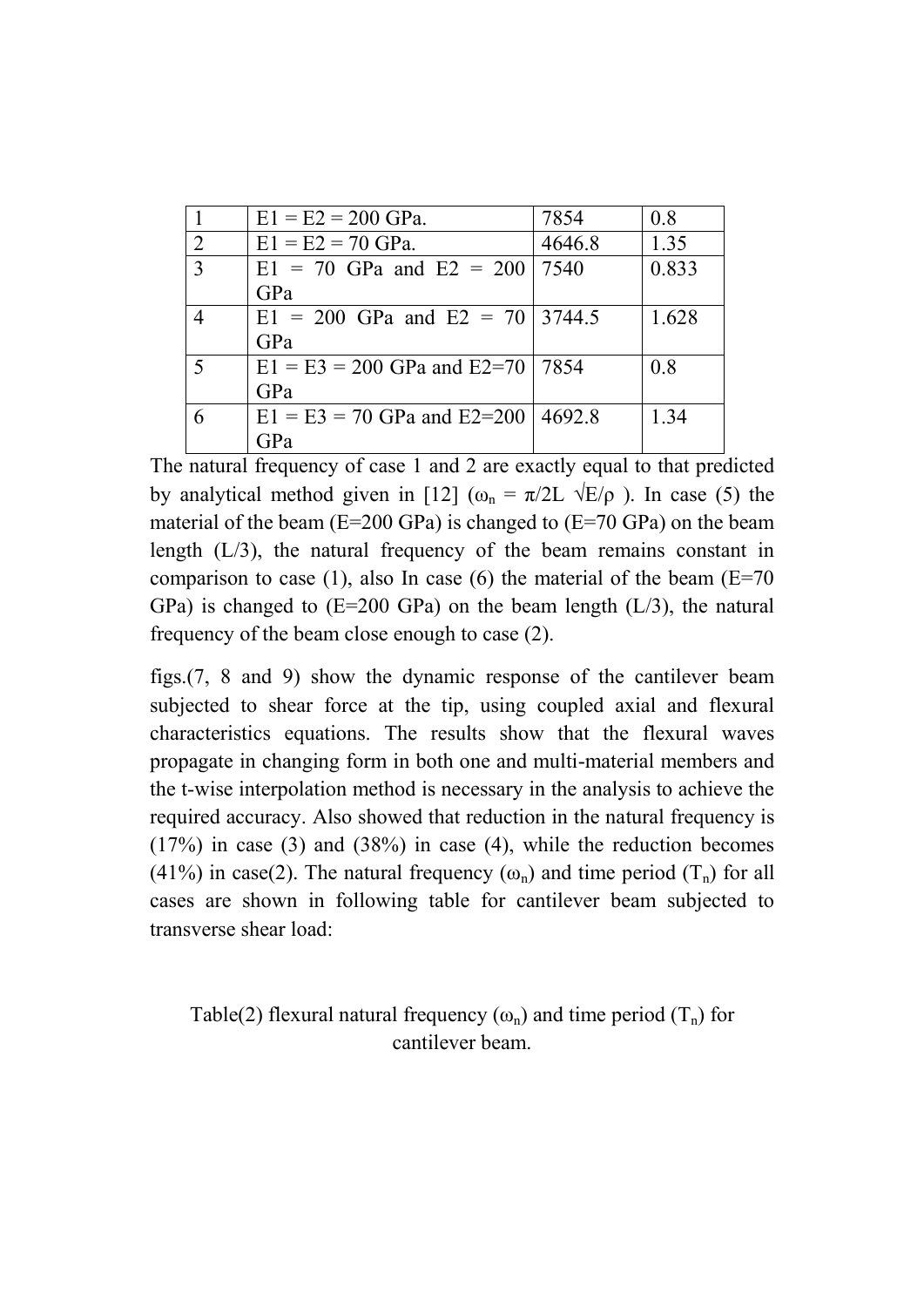| Case                        | Description                          | $\omega_{\rm n}$ | $T_{n}$ |
|-----------------------------|--------------------------------------|------------------|---------|
|                             |                                      | rad/sec          | msec    |
|                             | $E1 = E2 = 200$ GPa.                 | 628.9            | 10      |
| $\mathcal{D}_{\mathcal{L}}$ | $E1 = E2 = 70$ GPa.                  | 372              | 16.9    |
| 3                           | $E1 = 70$ GPa and $E2 = 200$   523.6 |                  | 12      |
|                             | GPa                                  |                  |         |
|                             | $E1 = 200$ GPa and $E2 = 70$ 392.7   |                  | 16      |
|                             | $\cdot$ <sub>i</sub> P <sub>a</sub>  |                  |         |

The natural frequency of case 1 and 2 are exactly equal to that predicted by analytical method given in [12]  $\{\omega_n = (1.875/L)^2 \sqrt{EI/\rho A}\}$ .

The effect of beams with different materials on the propagation of flexural waves is more than axial waves because the behavior and nature of flexural waves are more complicated than axial waves. And the flexural waves consist of two types of waves (bending and shear waves) which propagate in the material with different speeds.

Figs. (10 and 11) show the dynamic response of fixed end reaction and the deflection at the free end of a cantilever plate subjected to a suddenly constant in-plane force in one direction, the plate is divided to 16 elements. The resulting response is exactly same as a cantilever beam.

Figs. (12 and 13) show the dynamic response of the in-plane force and deflection at the center of the plate fixed at two adjacent edges and free at the opposite two edges and subjected to a suddenly constant in-plane force in two directions.

# **Conclusions:**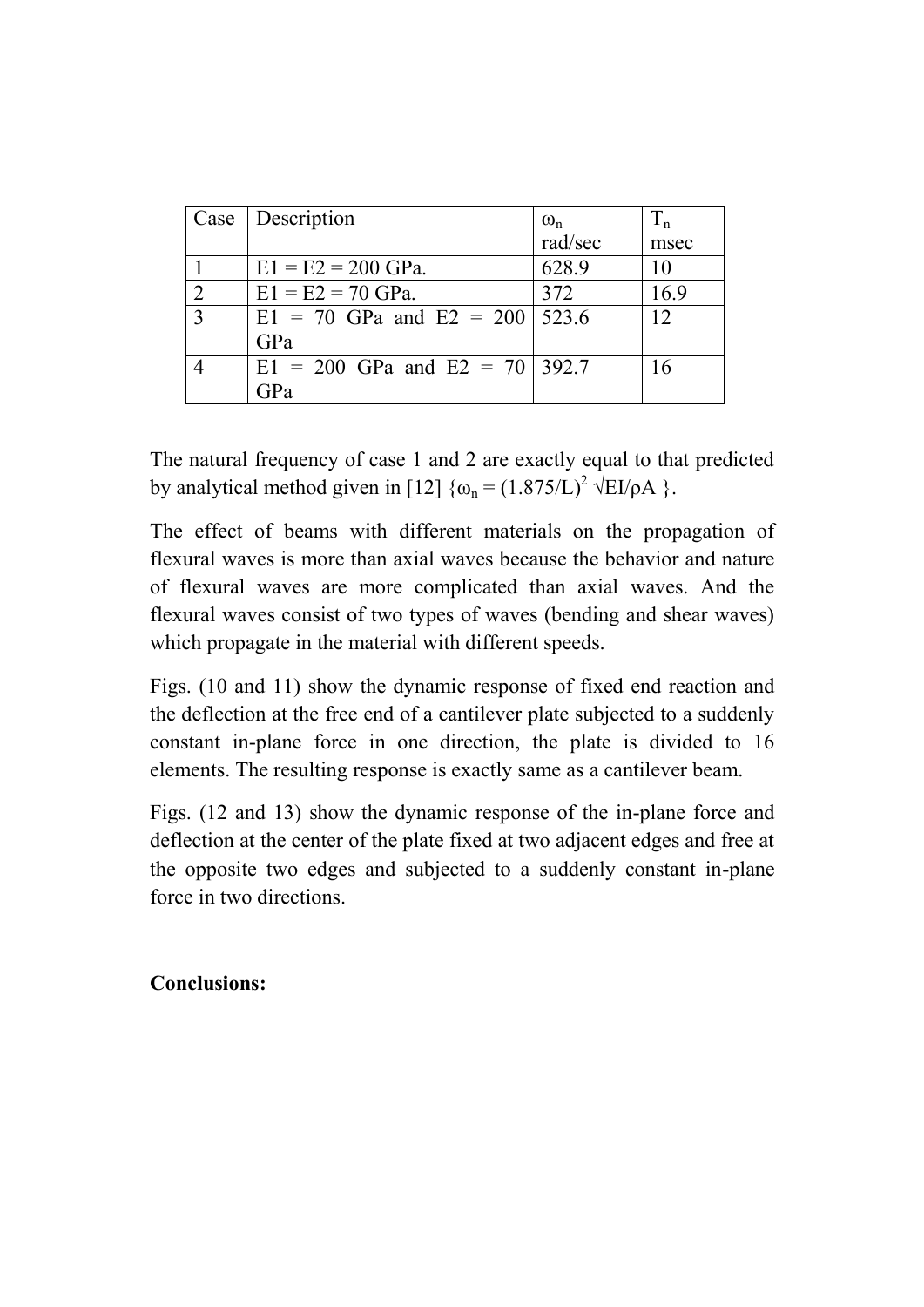1-The accuracy of solution is achieved with (4) number of grids in axial waves, while it needs to at least (32) grids in flexural waves.

2-The axial waves propagate in unchanged form in one material beam, while it changed its form in multi-material beams.

3-The flexural waves propagate in a changing form in both one and multi-material members.

4-The t-wise interpolation method is necessary in the analysis to achieve the required accuracy.

5-In axial waves and single material beams, the graphical response of vibration shows the fundamental natural frequency only, while in flexural waves and multi-material members, the graphical response shows the higher frequencies in addition to the fundamental frequency.

6-The effect of multi-material on flexural waves is more than axial waves because the behavior and nature of flexural waves are more complicated than axial waves. And the flexural waves consist of two types of waves (bending and shear waves) which propagate in the material with different speeds.

7-In axial wave, the behavior of the beam is not changed when the material of the beam is changed over a part of the beam equal to  $(L/3)$ .

# **References:**

1-Vardy, A.E. and Alssaraj, A.T., "Method of characteristics analysis of one-dimensional members", Journal of Sound and Vibration, Vol.129, No. 3, 1989, pp.479-487.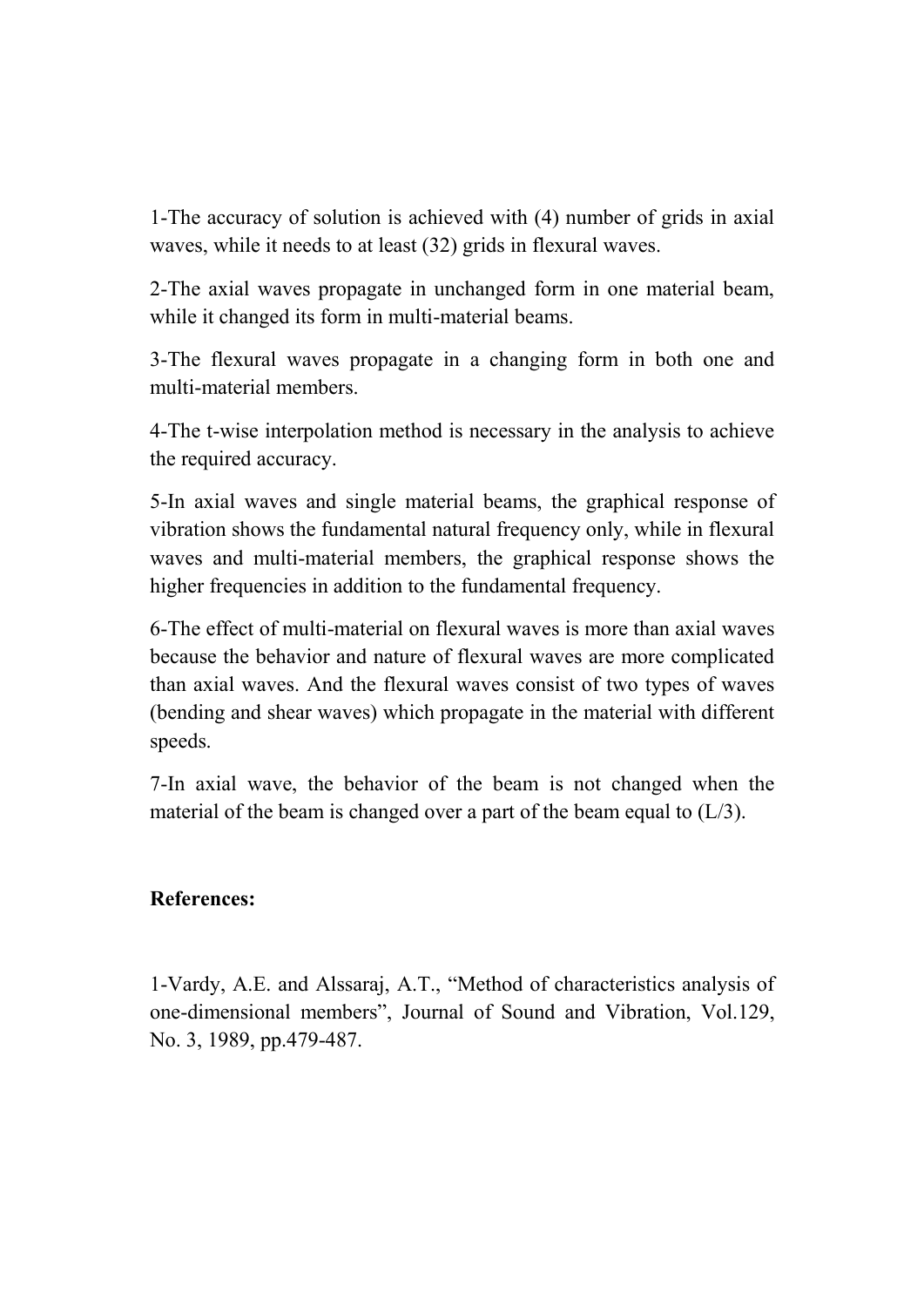2-Plass, H.J., "Some solutions of the Timoshenko beam equation for short pulse-type loading", ASME, Journal of Applied Mechanics, Sept., 1958, pp. 379-385.

3-Chou, P.C. and Mortimer, R.W., "Solution of one-Dimensional Elastic wave problems by the Method of Characteristics", ASME, Journal of Applied Mechanics, Sept., 1967, pp. 745-750.

4-Atkins, K.J. and Hunter, S.C., "The propagation of longitudinal elastic waves around right-angled corners in rods of square cross-section", Journal of Mechanics and Applied Mathematics, Vol. 28, No. 2, 1975, pp. 245-260.

5-Al-Mousawi, M.M., "Transient response of Timoshenko beams with discontinuities of cross-section", International Journal of Mechanics, Vol. 26, No. 4, 1984, pp.277-292.

6-Al-Sarraj, A.T. and Al-Da'ami, H.H., "Vibration of non-prismatic members by method of characteristics", Engineering and Technology, Vol. 12, No. 4, 1993, pp. 116-134.

7-Al-Sarraj, A.T., Othman, R.A. and Jwad, Z.M., "Non-linear vibration of axially loaded bars", Engineering and Technology, Vol. 12, No. 9, 1993, pp. 37-45.

8-Peng, S.Z., "Flexural wave propagation and dynamic stress concentration in a multi-stepped plate using acoustical wave propagator method", International Journal of Vehicle Noise and Vibration, Vol.1, No. 1/2, PP. 169-182, 2004.

9-Peng, S.Z., "Vibration Analysis of One-Dimensional Structures with Discontiuities Using the Acoustical Wave Propagator Technique", Journal of Vibration and Acoustics, Vol. 127, Issue 6, PP. 604-607, 2005.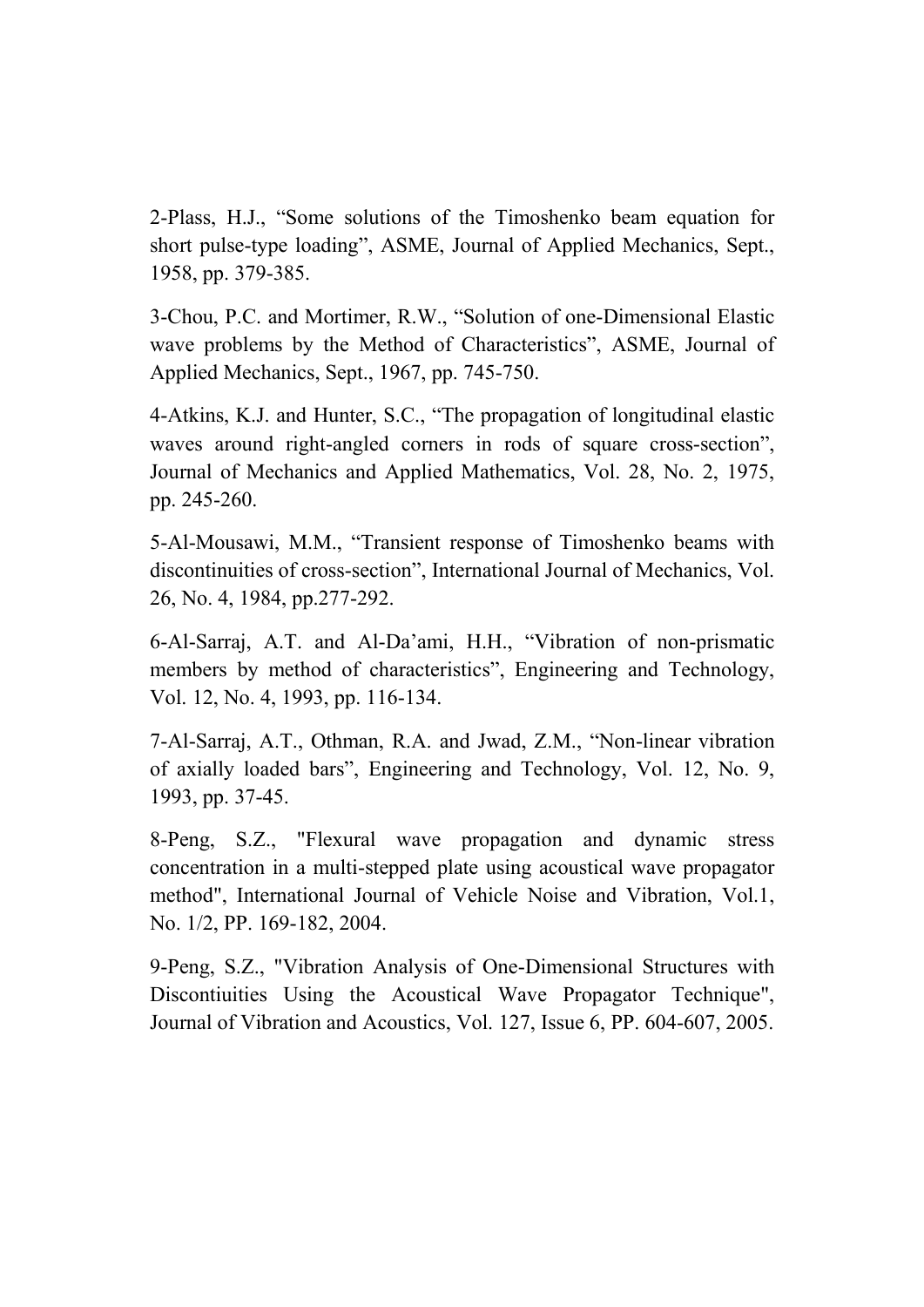10-Laungvilai, K., Punurai, W. and Jacobs, L.J., "Guided Lamb Wave Propagation in Composite Plate/Concrete Component", Journal of Engineering Mechanics, ASCE, Vol. 128, No. 12, PP. 1337-1341, Dec., 2002.

11-Komatitsch, D., Barnes, C. and Tromp, J., "Simulation of anisotropic wave propagation based upon a spectral element method", Geophysics, Vol. 65, No.4, PP. 1251-1260, July-August, 2000.

12-Timoshenko, S.P., Young, D.H. and Weaver, W. "Vibration Problems in Engineering", John Wiley and Sons,  $4<sup>th</sup>$  edition, New York, 1974.

13-Fahmi, M.H., "Non-linear steady state vibration of beams with internal resonsnce", PhD Thesis, University of Baghdad, College of Engineering, Civil Department, 1998.

14-Timoshenko, S.P. and Goodier, J.N., "Theory of Elasticity", McGraw-Hill Kogakusha, Tokyo, Japan, 1934.

15-Goldberg, D.E. and Wylie, E.B., "Characteristics method using Time-Line interpolations", Journal of Hydraulic Engineering, Vol. 109, No. 5, May, 1983, pp. 760-683.

16-Timoshenko, S.P. and Woinowsky, K.S., "Theory of Plate and Shell", McGraw-Hill Kogakusha, 2<sup>nd</sup> edition, New York, USA, 1984.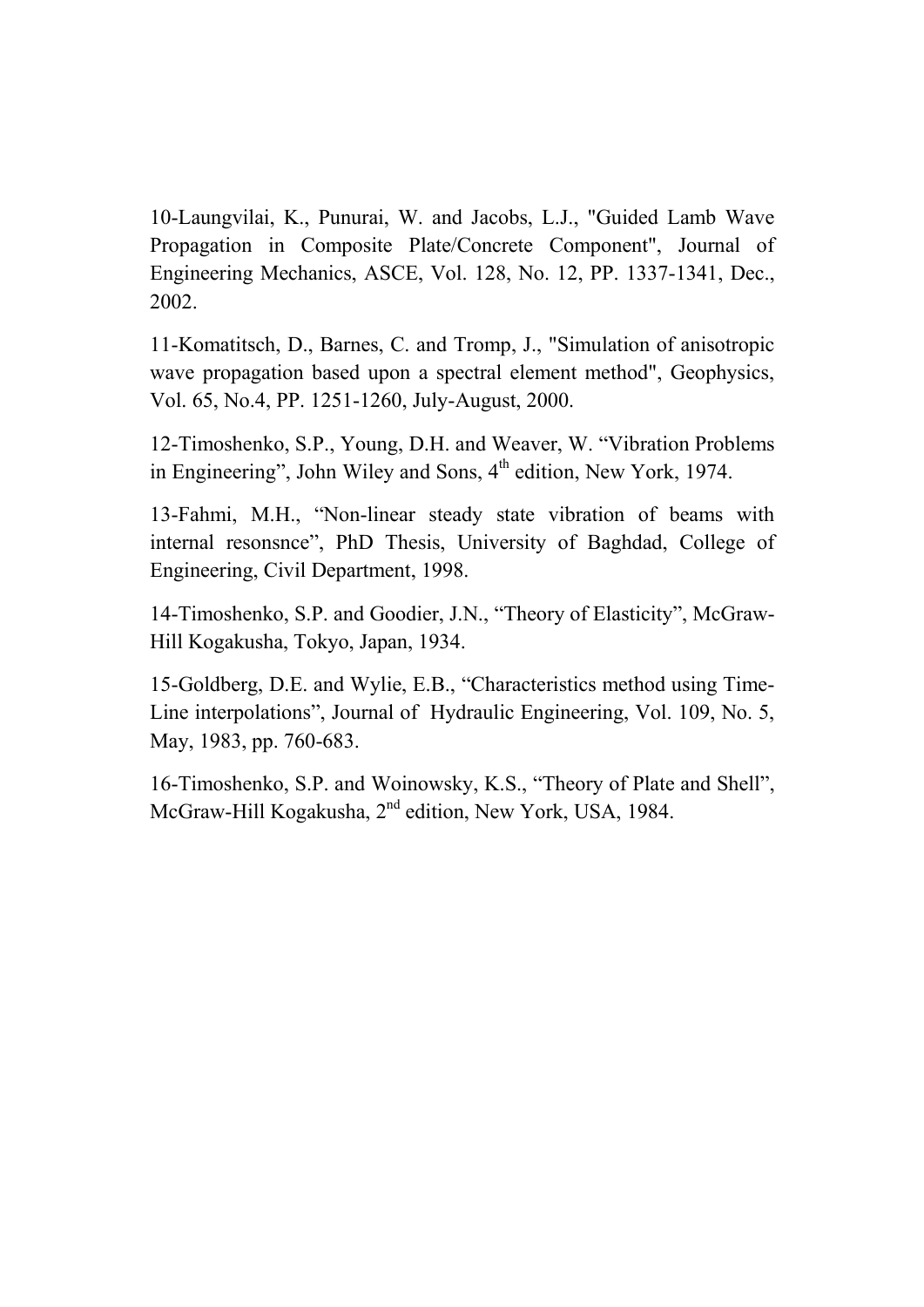

i.  $\bar{\nu}$ 

Fig.(3): Dynamic response of the force at fixed end.



Fig.(4): Dynamic response of the displacement at free end.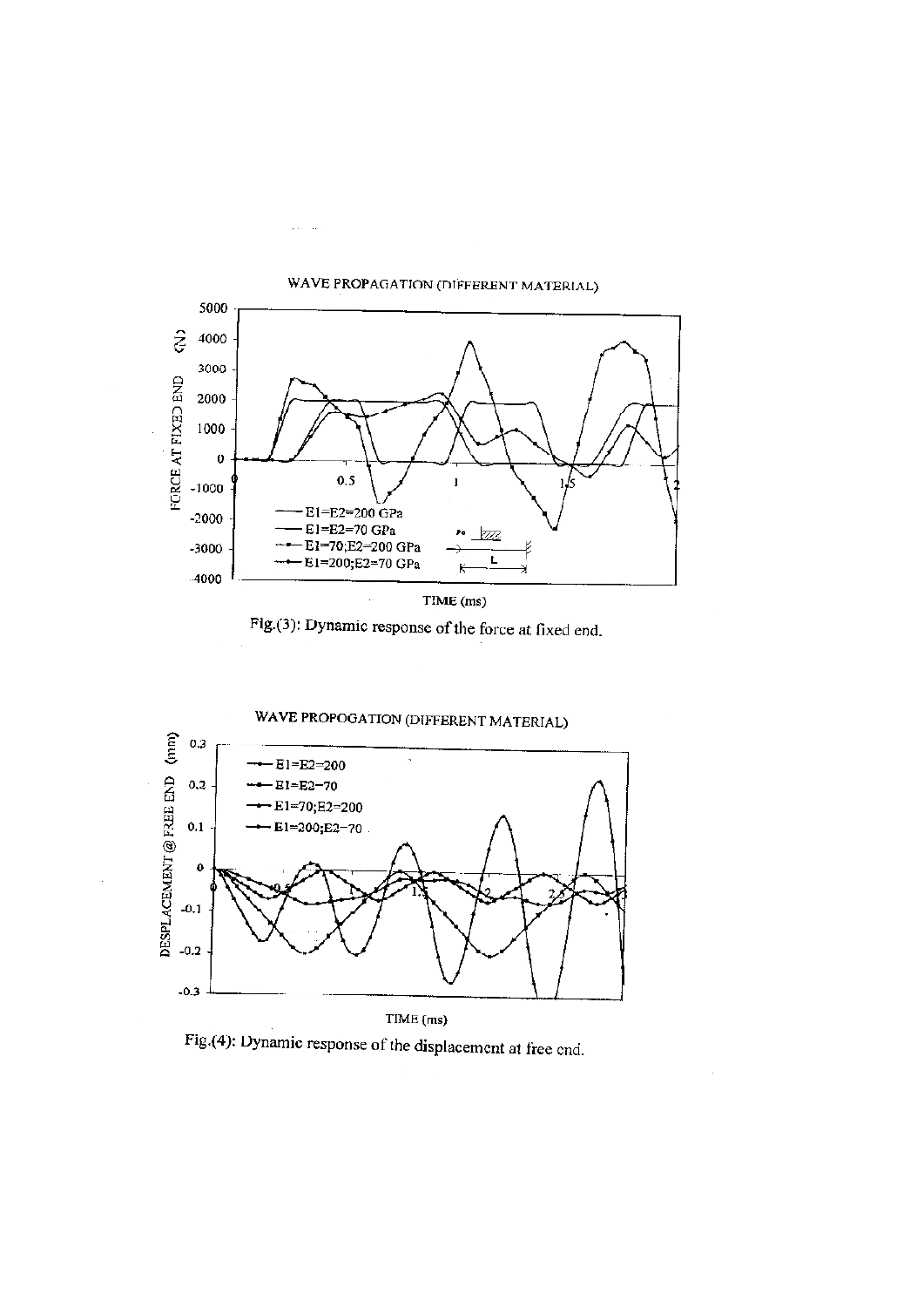

TIME (ms)

Fig.(5): Dynamic response of the force at fixed end.





 $\bar{\beta}$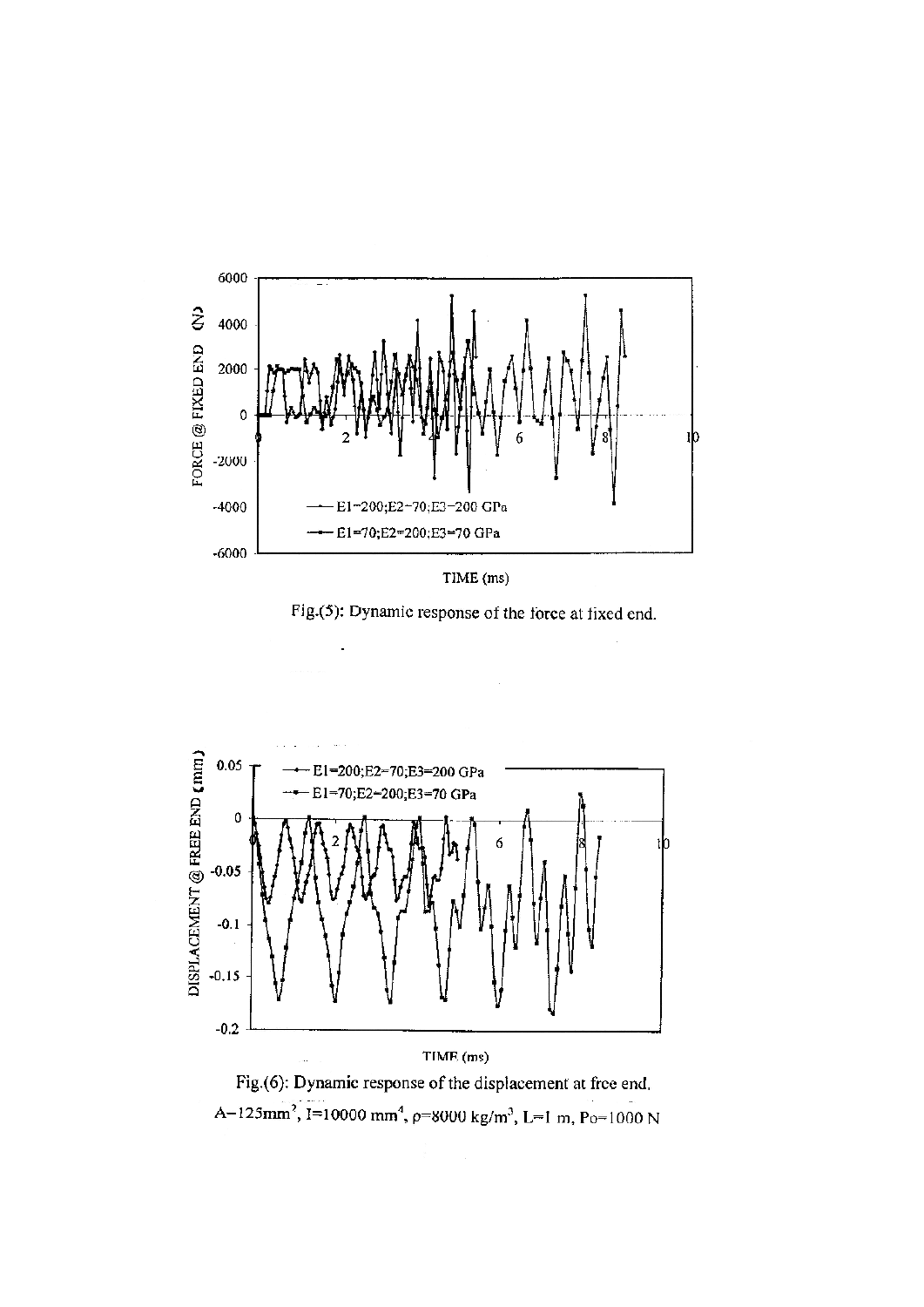

Fig.(7): Dynamic response of the moment at fixed end.



Fig.(8): Dynamic response of the rotation at free end.



Fig.(9): Dynamic response of the transverse deflection at free end.  $\Lambda$ =125mm<sup>2</sup>, I=10000 mm<sup>4</sup>, p=8000 kg/m<sup>3</sup>, L=0.5 m, Qo=1000 N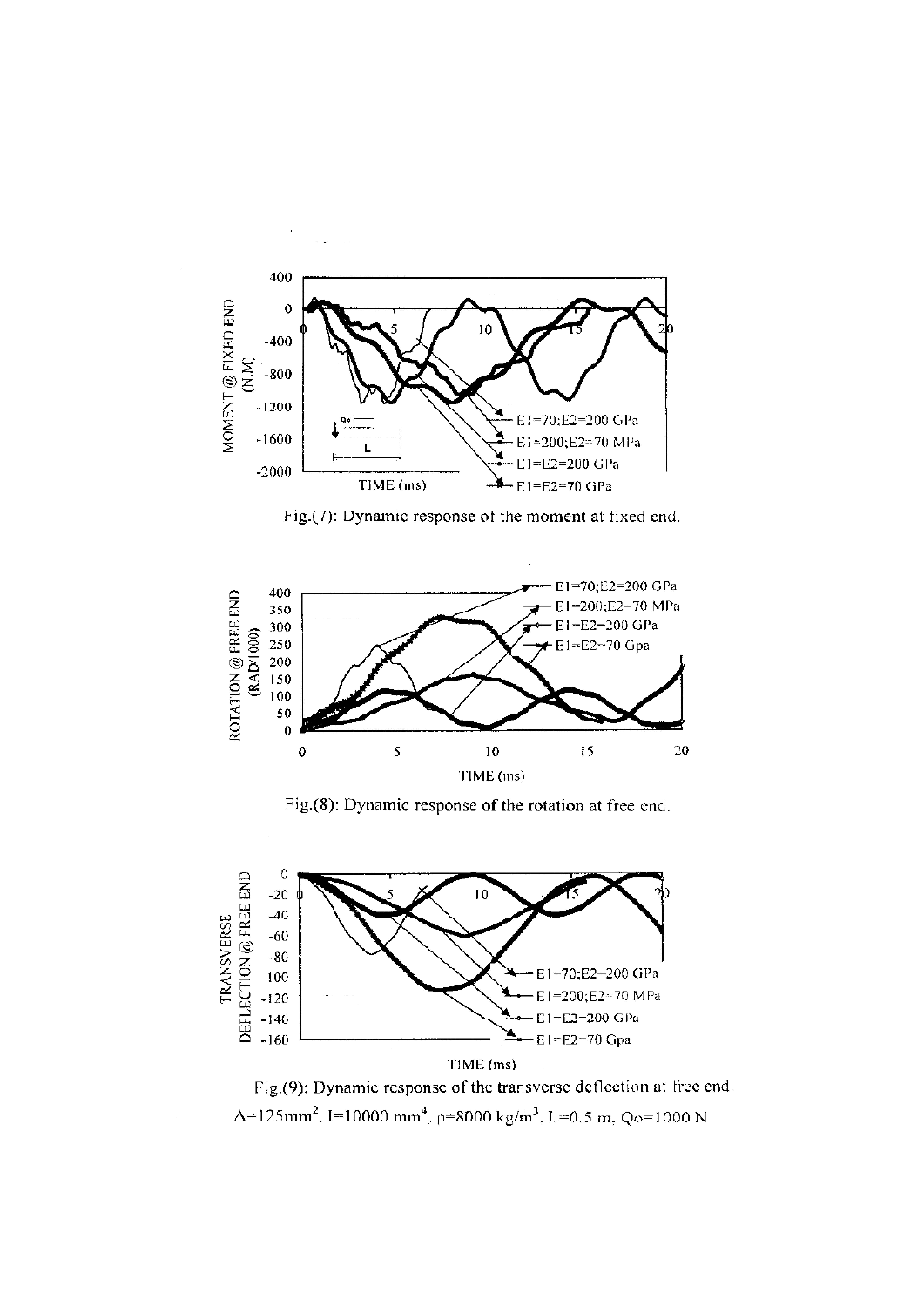

Fig.(11): Dynamic response of the in-plane displacement at free end.